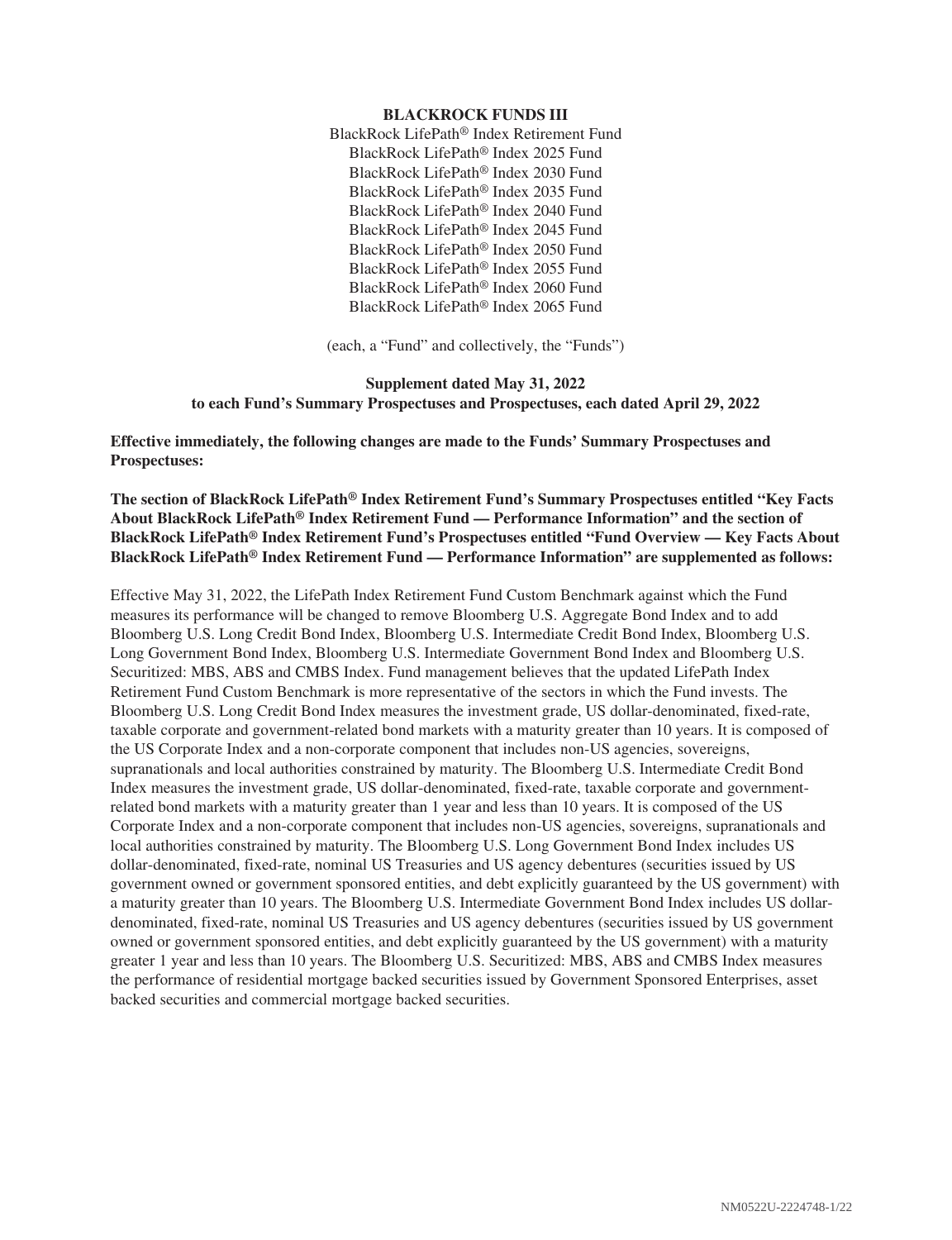#### **The section of BlackRock LifePath® Index 2025 Fund's Summary Prospectuses entitled "Key Facts About BlackRock LifePath® Index 2025 Fund — Performance Information" and the section of BlackRock LifePath® Index 2025 Fund's Prospectuses entitled "Fund Overview — Key Facts About BlackRock LifePath® Index 2025 Fund — Performance Information" are supplemented as follows:**

Effective May 31, 2022, the LifePath Index 2025 Fund Custom Benchmark against which the Fund measures its performance will be changed to remove Bloomberg U.S. Aggregate Bond Index and to add Bloomberg U.S. Long Credit Bond Index, Bloomberg U.S. Intermediate Credit Bond Index, Bloomberg U.S. Long Government Bond Index, Bloomberg U.S. Intermediate Government Bond Index and Bloomberg U.S. Securitized: MBS, ABS and CMBS Index. Fund management believes that the updated LifePath Index 2025 Fund Custom Benchmark is more representative of the sectors in which the Fund invests. The Bloomberg U.S. Long Credit Bond Index measures the investment grade, US dollar-denominated, fixed-rate, taxable corporate and government-related bond markets with a maturity greater than 10 years. It is composed of the US Corporate Index and a non-corporate component that includes non-US agencies, sovereigns, supranationals and local authorities constrained by maturity. The Bloomberg U.S. Intermediate Credit Bond Index measures the investment grade, US dollar-denominated, fixed-rate, taxable corporate and government-related bond markets with a maturity greater than 1 year and less than 10 years. It is composed of the US Corporate Index and a non-corporate component that includes non-US agencies, sovereigns, supranationals and local authorities constrained by maturity. The Bloomberg U.S. Long Government Bond Index includes US dollar-denominated, fixed-rate, nominal US Treasuries and US agency debentures (securities issued by US government owned or government sponsored entities, and debt explicitly guaranteed by the US government) with a maturity greater than 10 years. The Bloomberg U.S. Intermediate Government Bond Index includes US dollar-denominated, fixed-rate, nominal US Treasuries and US agency debentures (securities issued by US government owned or government sponsored entities, and debt explicitly guaranteed by the US government) with a maturity greater 1 year and less than 10 years. The Bloomberg U.S. Securitized: MBS, ABS and CMBS Index measures the performance of residential mortgage backed securities issued by Government Sponsored Enterprises, asset backed securities and commercial mortgage backed securities.

# **The section of BlackRock LifePath® Index 2030 Fund's Summary Prospectuses entitled "Key Facts About BlackRock LifePath® Index 2030 Fund — Performance Information" and the section of BlackRock LifePath® Index 2030 Fund's Prospectuses entitled "Fund Overview — Key Facts About BlackRock LifePath® Index 2030 Fund — Performance Information" are supplemented as follows:**

Effective May 31, 2022, the LifePath Index 2030 Fund Custom Benchmark against which the Fund measures its performance will be changed to remove Bloomberg U.S. Aggregate Bond Index and to add Bloomberg U.S. Long Credit Bond Index, Bloomberg U.S. Intermediate Credit Bond Index, Bloomberg U.S. Long Government Bond Index, Bloomberg U.S. Intermediate Government Bond Index and Bloomberg U.S. Securitized: MBS, ABS and CMBS Index. Fund management believes that the updated LifePath Index 2030 Fund Custom Benchmark is more representative of the sectors in which the Fund invests. The Bloomberg U.S. Long Credit Bond Index measures the investment grade, US dollar-denominated, fixed-rate, taxable corporate and government-related bond markets with a maturity greater than 10 years. It is composed of the US Corporate Index and a non-corporate component that includes non-US agencies, sovereigns, supranationals and local authorities constrained by maturity. The Bloomberg U.S. Intermediate Credit Bond Index measures the investment grade, US dollar-denominated, fixed-rate, taxable corporate and government-related bond markets with a maturity greater than 1 year and less than 10 years. It is composed of the US Corporate Index and a non-corporate component that includes non-US agencies, sovereigns, supranationals and local authorities constrained by maturity. The Bloomberg U.S. Long Government Bond Index includes US dollar-denominated, fixed-rate, nominal US Treasuries and US agency debentures (securities issued by US government owned or government sponsored entities, and debt explicitly guaranteed by the US government) with a maturity greater than 10 years. The Bloomberg U.S. Intermediate Government Bond Index includes US dollar-denominated, fixed-rate, nominal US Treasuries and US agency debentures (securities issued by US government owned or government sponsored entities, and debt explicitly guaranteed by the US government) with a maturity greater 1 year and less than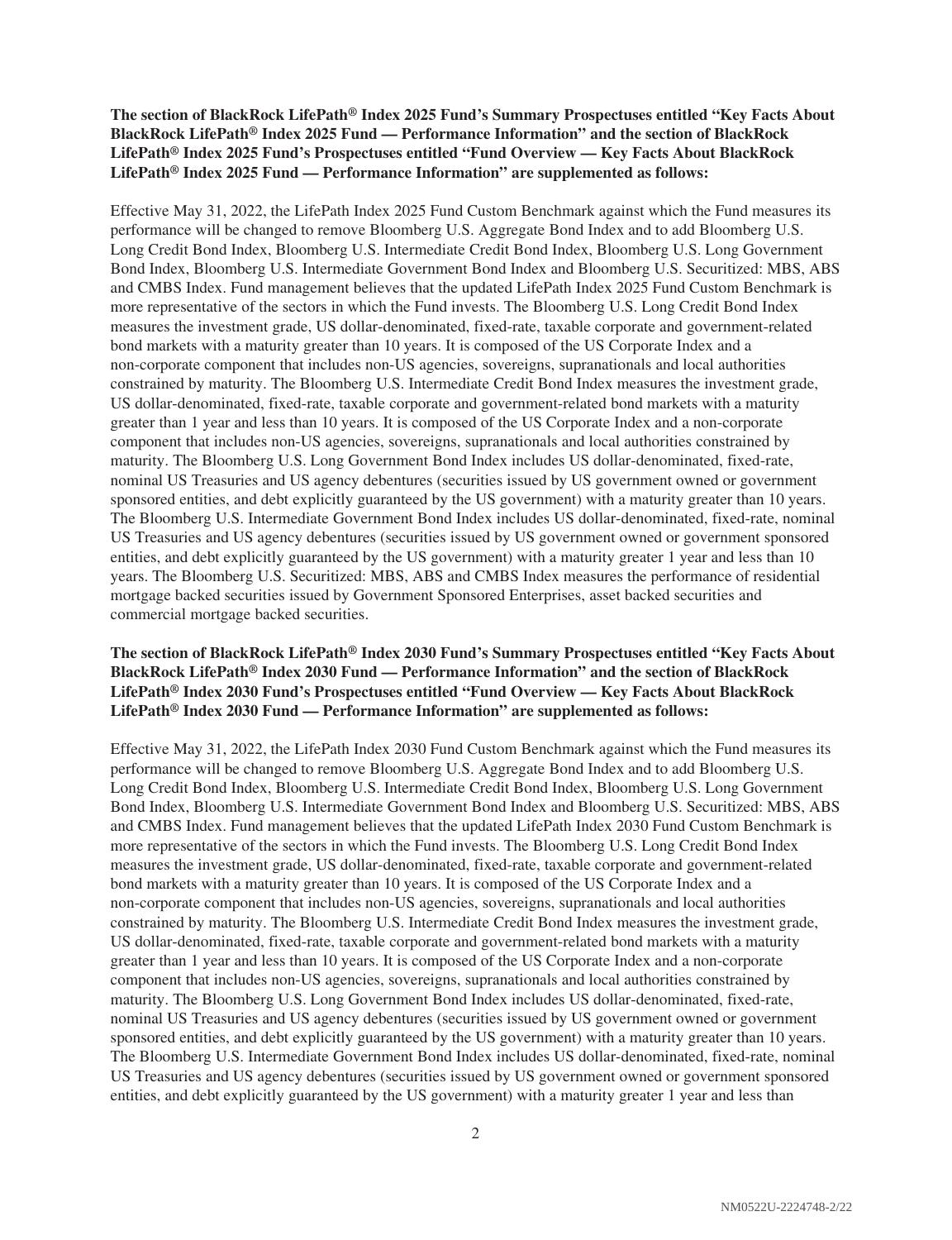10 years. The Bloomberg U.S. Securitized: MBS, ABS and CMBS Index measures the performance of residential mortgage backed securities issued by Government Sponsored Enterprises, asset backed securities and commercial mortgage backed securities.

#### **The section of BlackRock LifePath® Index 2035 Fund's Summary Prospectuses entitled "Key Facts About BlackRock LifePath® Index 2035 Fund — Performance Information" and the section of BlackRock LifePath® Index 2035 Fund's Prospectuses entitled "Fund Overview — Key Facts About BlackRock LifePath® Index 2035 Fund — Performance Information" are supplemented as follows:**

Effective May 31, 2022, the LifePath Index 2035 Fund Custom Benchmark against which the Fund measures its performance will be changed to remove Bloomberg U.S. Aggregate Bond Index and to add Bloomberg U.S. Long Credit Bond Index, Bloomberg U.S. Intermediate Credit Bond Index, Bloomberg U.S. Long Government Bond Index, Bloomberg U.S. Intermediate Government Bond Index and Bloomberg U.S. Securitized: MBS, ABS and CMBS Index. Fund management believes that the updated LifePath Index 2035 Fund Custom Benchmark is more representative of the sectors in which the Fund invests. The Bloomberg U.S. Long Credit Bond Index measures the investment grade, US dollar-denominated, fixed-rate, taxable corporate and government-related bond markets with a maturity greater than 10 years. It is composed of the US Corporate Index and a non-corporate component that includes non-US agencies, sovereigns, supranationals and local authorities constrained by maturity. The Bloomberg U.S. Intermediate Credit Bond Index measures the investment grade, US dollar-denominated, fixed-rate, taxable corporate and government-related bond markets with a maturity greater than 1 year and less than 10 years. It is composed of the US Corporate Index and a non-corporate component that includes non-US agencies, sovereigns, supranationals and local authorities constrained by maturity. The Bloomberg U.S. Long Government Bond Index includes US dollar-denominated, fixed-rate, nominal US Treasuries and US agency debentures (securities issued by US government owned or government sponsored entities, and debt explicitly guaranteed by the US government) with a maturity greater than 10 years. The Bloomberg U.S. Intermediate Government Bond Index includes US dollar-denominated, fixed-rate, nominal US Treasuries and US agency debentures (securities issued by US government owned or government sponsored entities, and debt explicitly guaranteed by the US government) with a maturity greater 1 year and less than 10 years. The Bloomberg U.S. Securitized: MBS, ABS and CMBS Index measures the performance of residential mortgage backed securities issued by Government Sponsored Enterprises, asset backed securities and commercial mortgage backed securities.

# **The section of BlackRock LifePath® Index 2040 Fund's Summary Prospectuses entitled "Key Facts About BlackRock LifePath® Index 2040 Fund — Performance Information" and the section of BlackRock LifePath® Index 2040 Fund's Prospectuses entitled "Fund Overview — Key Facts About BlackRock LifePath® Index 2040 Fund — Performance Information" are supplemented as follows:**

Effective May 31, 2022, the LifePath Index 2040 Fund Custom Benchmark against which the Fund measures its performance will be changed to remove Bloomberg U.S. Aggregate Bond Index and to add Bloomberg U.S. Long Credit Bond Index, Bloomberg U.S. Intermediate Credit Bond Index, Bloomberg U.S. Long Government Bond Index, Bloomberg U.S. Intermediate Government Bond Index and Bloomberg U.S. Securitized: MBS, ABS and CMBS Index. Fund management believes that the updated LifePath Index 2040 Fund Custom Benchmark is more representative of the sectors in which the Fund invests. The Bloomberg U.S. Long Credit Bond Index measures the investment grade, US dollar-denominated, fixed-rate, taxable corporate and government-related bond markets with a maturity greater than 10 years. It is composed of the US Corporate Index and a non-corporate component that includes non-US agencies, sovereigns, supranationals and local authorities constrained by maturity. The Bloomberg U.S. Intermediate Credit Bond Index measures the investment grade, US dollar-denominated, fixed-rate, taxable corporate and government-related bond markets with a maturity greater than 1 year and less than 10 years. It is composed of the US Corporate Index and a non-corporate component that includes non-US agencies, sovereigns, supranationals and local authorities constrained by maturity. The Bloomberg U.S. Long Government Bond Index includes US dollar-denominated, fixed-rate, nominal US Treasuries and US agency debentures (securities issued by US government owned or government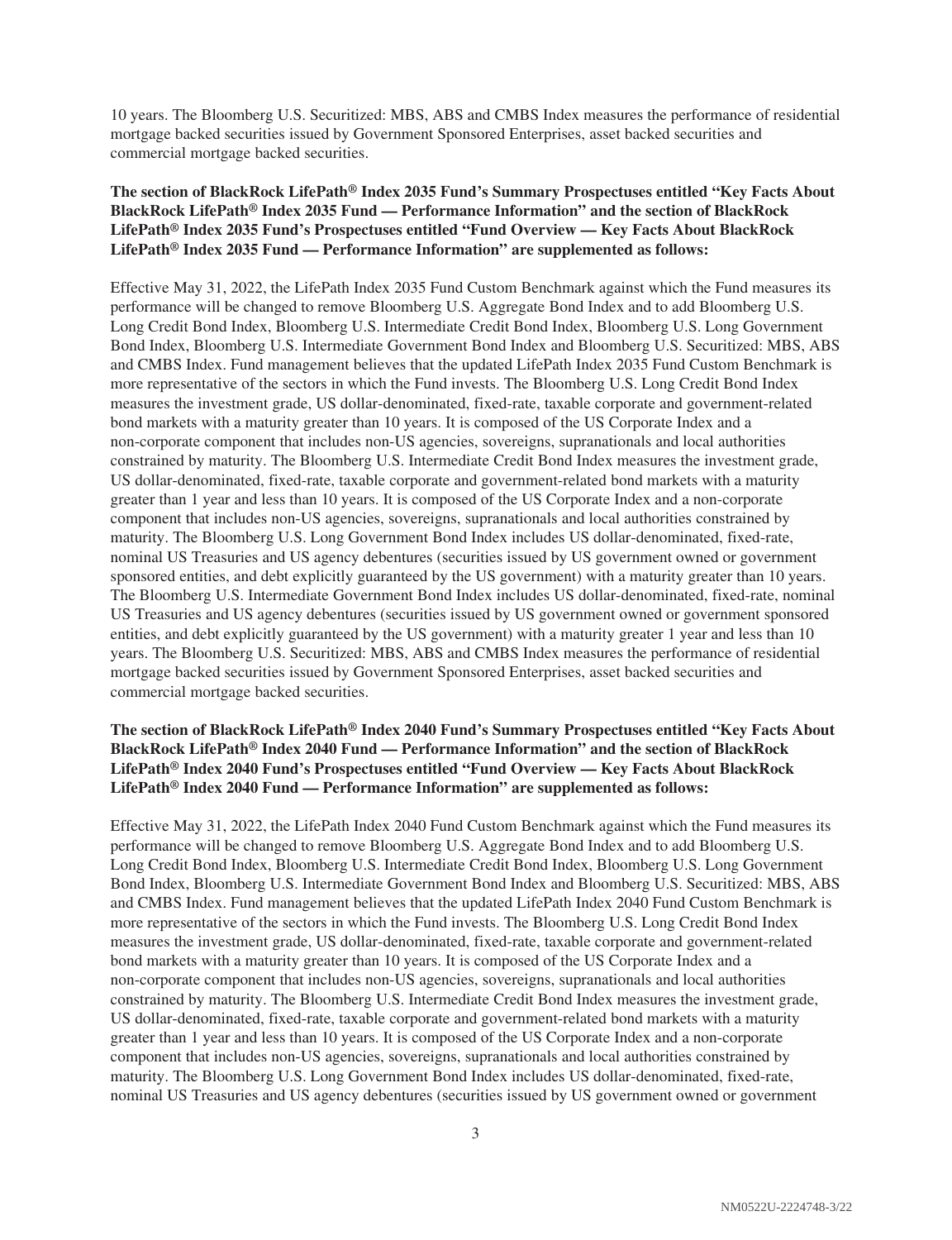sponsored entities, and debt explicitly guaranteed by the US government) with a maturity greater than 10 years. The Bloomberg U.S. Intermediate Government Bond Index includes US dollar-denominated, fixed-rate, nominal US Treasuries and US agency debentures (securities issued by US government owned or government sponsored entities, and debt explicitly guaranteed by the US government) with a maturity greater 1 year and less than 10 years. The Bloomberg U.S. Securitized: MBS, ABS and CMBS Index measures the performance of residential mortgage backed securities issued by Government Sponsored Enterprises, asset backed securities and commercial mortgage backed securities.

#### **The section of BlackRock LifePath® Index 2045 Fund's Summary Prospectuses entitled "Key Facts About BlackRock LifePath® Index 2045 Fund — Performance Information" and the section of BlackRock LifePath® Index 2045 Fund's Prospectuses entitled "Fund Overview — Key Facts About BlackRock LifePath® Index 2045 Fund — Performance Information" are supplemented as follows:**

Effective May 31, 2022, the LifePath Index 2045 Fund Custom Benchmark against which the Fund measures its performance will be changed to remove Bloomberg U.S. Aggregate Bond Index and to add Bloomberg U.S. Long Credit Bond Index, Bloomberg U.S. Intermediate Credit Bond Index, Bloomberg U.S. Long Government Bond Index, Bloomberg U.S. Intermediate Government Bond Index and Bloomberg U.S. Securitized: MBS, ABS and CMBS Index. Fund management believes that the updated LifePath Index 2045 Fund Custom Benchmark is more representative of the sectors in which the Fund invests. The Bloomberg U.S. Long Credit Bond Index measures the investment grade, US dollar-denominated, fixed-rate, taxable corporate and government-related bond markets with a maturity greater than 10 years. It is composed of the US Corporate Index and a non-corporate component that includes non-US agencies, sovereigns, supranationals and local authorities constrained by maturity. The Bloomberg U.S. Intermediate Credit Bond Index measures the investment grade, US dollar-denominated, fixed-rate, taxable corporate and government-related bond markets with a maturity greater than 1 year and less than 10 years. It is composed of the US Corporate Index and a non-corporate component that includes non-US agencies, sovereigns, supranationals and local authorities constrained by maturity. The Bloomberg U.S. Long Government Bond Index includes US dollar-denominated, fixed-rate, nominal US Treasuries and US agency debentures (securities issued by US government owned or government sponsored entities, and debt explicitly guaranteed by the US government) with a maturity greater than 10 years. The Bloomberg U.S. Intermediate Government Bond Index includes US dollar-denominated, fixed-rate, nominal US Treasuries and US agency debentures (securities issued by US government owned or government sponsored entities, and debt explicitly guaranteed by the US government) with a maturity greater 1 year and less than 10 years. The Bloomberg U.S. Securitized: MBS, ABS and CMBS Index measures the performance of residential mortgage backed securities issued by Government Sponsored Enterprises, asset backed securities and commercial mortgage backed securities.

# **The section of BlackRock LifePath® Index 2050 Fund's Summary Prospectuses entitled "Key Facts About BlackRock LifePath® Index 2050 Fund — Performance Information" and the section of BlackRock LifePath® Index 2050 Fund's Prospectuses entitled "Fund Overview — Key Facts About BlackRock LifePath® Index 2050 Fund — Performance Information" are supplemented as follows:**

Effective May 31, 2022, the LifePath Index 2050 Fund Custom Benchmark against which the Fund measures its performance will be changed to remove Bloomberg U.S. Aggregate Bond Index and to add Bloomberg U.S. Long Credit Bond Index, Bloomberg U.S. Intermediate Credit Bond Index, Bloomberg U.S. Long Government Bond Index, Bloomberg U.S. Intermediate Government Bond Index and Bloomberg U.S. Securitized: MBS, ABS and CMBS Index. Fund management believes that the updated LifePath Index 2050 Fund Custom Benchmark is more representative of the sectors in which the Fund invests. The Bloomberg U.S. Long Credit Bond Index measures the investment grade, US dollar-denominated, fixed-rate, taxable corporate and government-related bond markets with a maturity greater than 10 years. It is composed of the US Corporate Index and a non-corporate component that includes non-US agencies, sovereigns, supranationals and local authorities constrained by maturity. The Bloomberg U.S. Intermediate Credit Bond Index measures the investment grade, US dollar-denominated, fixed-rate, taxable corporate and government-related bond markets with a maturity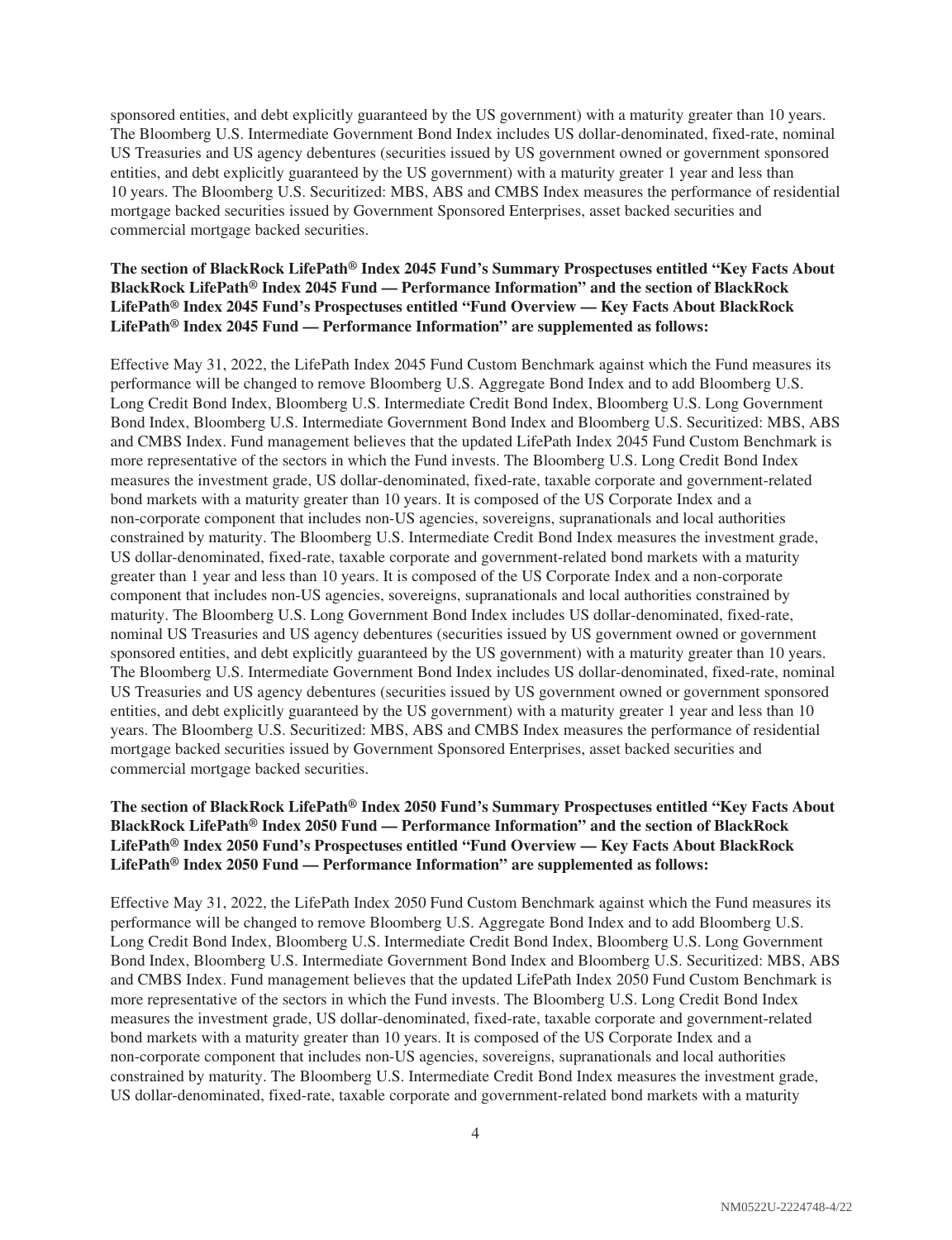greater than 1 year and less than 10 years. It is composed of the US Corporate Index and a non-corporate component that includes non-US agencies, sovereigns, supranationals and local authorities constrained by maturity. The Bloomberg U.S. Long Government Bond Index includes US dollar-denominated, fixed-rate, nominal US Treasuries and US agency debentures (securities issued by US government owned or government sponsored entities, and debt explicitly guaranteed by the US government) with a maturity greater than 10 years. The Bloomberg U.S. Intermediate Government Bond Index includes US dollar-denominated, fixed-rate, nominal US Treasuries and US agency debentures (securities issued by US government owned or government sponsored entities, and debt explicitly guaranteed by the US government) with a maturity greater 1 year and less than 10 years. The Bloomberg U.S. Securitized: MBS, ABS and CMBS Index measures the performance of residential mortgage backed securities issued by Government Sponsored Enterprises, asset backed securities and commercial mortgage backed securities.

# **The section of BlackRock LifePath® Index 2055 Fund's Summary Prospectuses entitled "Key Facts About BlackRock LifePath® Index 2055 Fund — Performance Information" and the section of BlackRock LifePath® Index 2055 Fund's Prospectuses entitled "Fund Overview — Key Facts About BlackRock LifePath® Index 2055 Fund — Performance Information" are supplemented as follows:**

Effective May 31, 2022, the LifePath Index 2055 Fund Custom Benchmark against which the Fund measures its performance will be changed to remove Bloomberg U.S. Aggregate Bond Index and to add Bloomberg U.S. Long Credit Bond Index, Bloomberg U.S. Intermediate Credit Bond Index, Bloomberg U.S. Long Government Bond Index, Bloomberg U.S. Intermediate Government Bond Index and Bloomberg U.S. Securitized: MBS, ABS and CMBS Index. Fund management believes that the updated LifePath Index 2055 Fund Custom Benchmark is more representative of the sectors in which the Fund invests. The Bloomberg U.S. Long Credit Bond Index measures the investment grade, US dollar-denominated, fixed-rate, taxable corporate and government-related bond markets with a maturity greater than 10 years. It is composed of the US Corporate Index and a non-corporate component that includes non-US agencies, sovereigns, supranationals and local authorities constrained by maturity. The Bloomberg U.S. Intermediate Credit Bond Index measures the investment grade, US dollar-denominated, fixed-rate, taxable corporate and government-related bond markets with a maturity greater than 1 year and less than 10 years. It is composed of the US Corporate Index and a non-corporate component that includes non-US agencies, sovereigns, supranationals and local authorities constrained by maturity. The Bloomberg U.S. Long Government Bond Index includes US dollar-denominated, fixed-rate, nominal US Treasuries and US agency debentures (securities issued by US government owned or government sponsored entities, and debt explicitly guaranteed by the US government) with a maturity greater than 10 years. The Bloomberg U.S. Intermediate Government Bond Index includes US dollar-denominated, fixed-rate, nominal US Treasuries and US agency debentures (securities issued by US government owned or government sponsored entities, and debt explicitly guaranteed by the US government) with a maturity greater 1 year and less than 10 years. The Bloomberg U.S. Securitized: MBS, ABS and CMBS Index measures the performance of residential mortgage backed securities issued by Government Sponsored Enterprises, asset backed securities and commercial mortgage backed securities.

#### **The section of BlackRock LifePath® Index 2060 Fund's Summary Prospectuses entitled "Key Facts About BlackRock LifePath® Index 2060 Fund — Performance Information" and the section of BlackRock LifePath® Index 2060 Fund's Prospectuses entitled "Fund Overview — Key Facts About BlackRock LifePath® Index 2060 Fund — Performance Information" are supplemented as follows:**

Effective May 31, 2022, the LifePath Index 2060 Fund Custom Benchmark against which the Fund measures its performance will be changed to remove Bloomberg U.S. Aggregate Bond Index and to add Bloomberg U.S. Long Credit Bond Index, Bloomberg U.S. Intermediate Credit Bond Index, Bloomberg U.S. Long Government Bond Index, Bloomberg U.S. Intermediate Government Bond Index and Bloomberg U.S. Securitized: MBS, ABS and CMBS Index. Fund management believes that the updated LifePath Index 2060 Fund Custom Benchmark is more representative of the sectors in which the Fund invests. The Bloomberg U.S. Long Credit Bond Index measures the investment grade, US dollar-denominated, fixed-rate, taxable corporate and government-related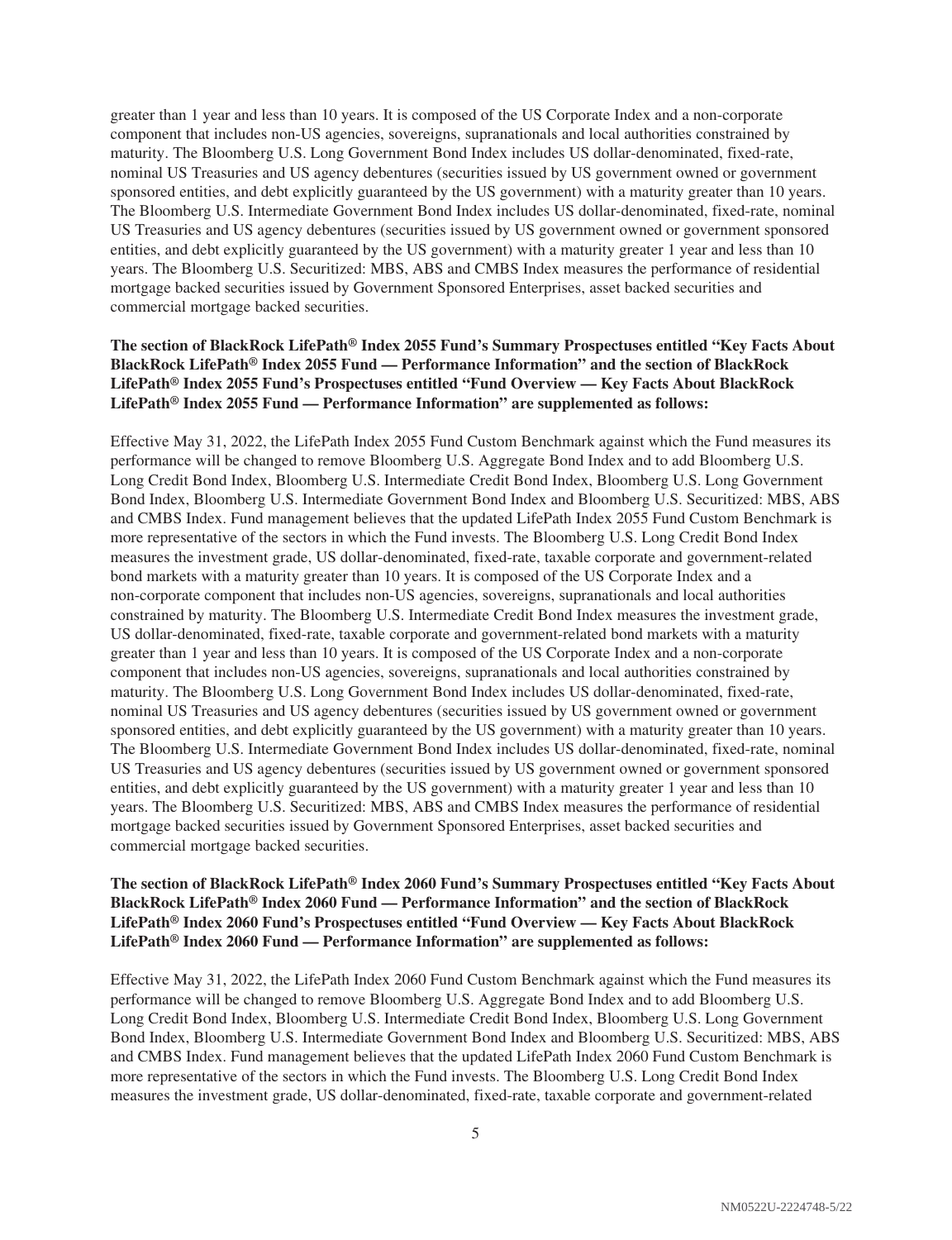bond markets with a maturity greater than 10 years. It is composed of the US Corporate Index and a non-corporate component that includes non-US agencies, sovereigns, supranationals and local authorities constrained by maturity. The Bloomberg U.S. Intermediate Credit Bond Index measures the investment grade, US dollar-denominated, fixed-rate, taxable corporate and government-related bond markets with a maturity greater than 1 year and less than 10 years. It is composed of the US Corporate Index and a non-corporate component that includes non-US agencies, sovereigns, supranationals and local authorities constrained by maturity. The Bloomberg U.S. Long Government Bond Index includes US dollar-denominated, fixed-rate, nominal US Treasuries and US agency debentures (securities issued by US government owned or government sponsored entities, and debt explicitly guaranteed by the US government) with a maturity greater than 10 years. The Bloomberg U.S. Intermediate Government Bond Index includes US dollar-denominated, fixed-rate, nominal US Treasuries and US agency debentures (securities issued by US government owned or government sponsored entities, and debt explicitly guaranteed by the US government) with a maturity greater 1 year and less than 10 years. The Bloomberg U.S. Securitized: MBS, ABS and CMBS Index measures the performance of residential mortgage backed securities issued by Government Sponsored Enterprises, asset backed securities and commercial mortgage backed securities.

#### **The section of BlackRock LifePath® Index 2065 Fund's Summary Prospectuses entitled "Key Facts About BlackRock LifePath® Index 2065 Fund — Performance Information" and the section of BlackRock LifePath® Index 2065 Fund's Prospectuses entitled "Fund Overview — Key Facts About BlackRock LifePath® Index 2065 Fund — Performance Information" are supplemented as follows:**

Effective May 31, 2022, the LifePath Index 2065 Fund Custom Benchmark against which the Fund measures its performance will be changed to remove Bloomberg U.S. Aggregate Bond Index and to add Bloomberg U.S. Long Credit Bond Index, Bloomberg U.S. Intermediate Credit Bond Index, Bloomberg U.S. Long Government Bond Index, Bloomberg U.S. Intermediate Government Bond Index and Bloomberg U.S. Securitized: MBS, ABS and CMBS Index. Fund management believes that the updated LifePath Index 2065 Fund Custom Benchmark is more representative of the sectors in which the Fund invests. The Bloomberg U.S. Long Credit Bond Index measures the investment grade, US dollar-denominated, fixed-rate, taxable corporate and government-related bond markets with a maturity greater than 10 years. It is composed of the US Corporate Index and a non-corporate component that includes non-US agencies, sovereigns, supranationals and local authorities constrained by maturity. The Bloomberg U.S. Intermediate Credit Bond Index measures the investment grade, US dollar-denominated, fixed-rate, taxable corporate and government-related bond markets with a maturity greater than 1 year and less than 10 years. It is composed of the US Corporate Index and a non-corporate component that includes non-US agencies, sovereigns, supranationals and local authorities constrained by maturity. The Bloomberg U.S. Long Government Bond Index includes US dollar-denominated, fixed-rate, nominal US Treasuries and US agency debentures (securities issued by US government owned or government sponsored entities, and debt explicitly guaranteed by the US government) with a maturity greater than 10 years. The Bloomberg U.S. Intermediate Government Bond Index includes US dollar-denominated, fixed-rate, nominal US Treasuries and US agency debentures (securities issued by US government owned or government sponsored entities, and debt explicitly guaranteed by the US government) with a maturity greater 1 year and less than 10 years. The Bloomberg U.S. Securitized: MBS, ABS and CMBS Index measures the performance of residential mortgage backed securities issued by Government Sponsored Enterprises, asset backed securities and commercial mortgage backed securities.

#### **Shareholders should retain this Supplement for future reference.**

ALLPRO-LPI-0522SUP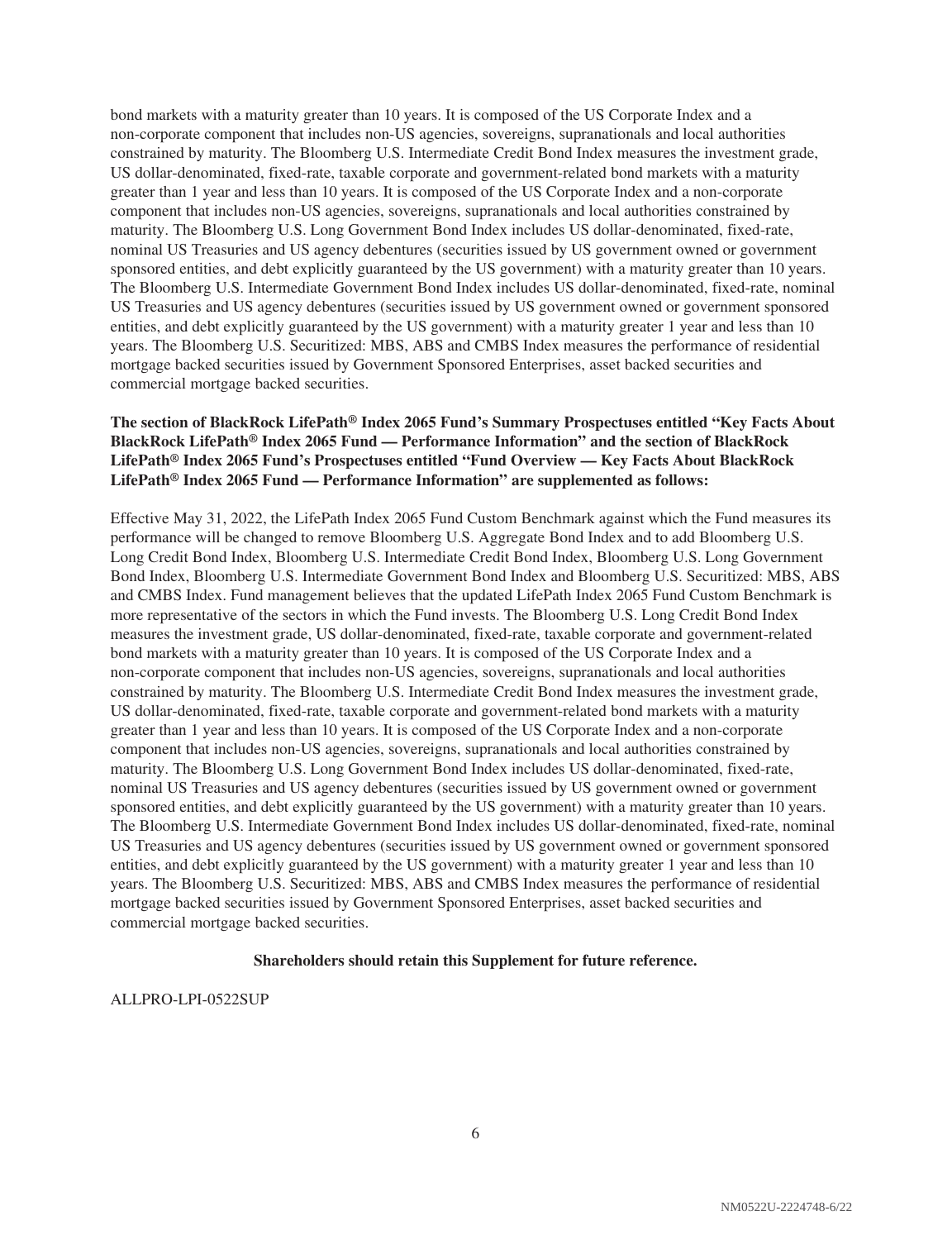# **BlackRock.**

# **Summary Prospectus**

# **BlackRock Funds III | Investor P Shares**

‰ **BlackRock LifePath®Index 2030 Fund** Investor P: LIDPX

Before you invest, you may want to review the Fund's prospectus, which contains more information about the Fund and its risks. You can find the Fund's prospectus (including amendments and supplements), reports to shareholders and other information about the Fund, including the Fund's statement of additional information, online at http://www.blackrock.com/prospectus. You can also get this information at no cost by calling (800) 441-7762 or by sending an e-mail request to **prospectus.request@blackrock.com**, or from your financial professional. The Fund's [prospectus and statement of additional information,](https://www.sec.gov/ix?doc=/Archives/edgar/data/893818/000119312522131388/d268845d485bpos.htm) both dated April 29, 2022, as amended and supplemented from time to time, are incorporated by reference into (legally made a part of) this Summary Prospectus.

*This Summary Prospectus contains information you should know before investing, including information about risks. Please read it before you invest and keep it for future reference.*

*The Securities and Exchange Commission has not approved or disapproved these securities or passed upon the adequacy of this Summary Prospectus. Any representation to the contrary is a criminal offense.*

**Not FDIC Insured • May Lose Value • No Bank Guarantee**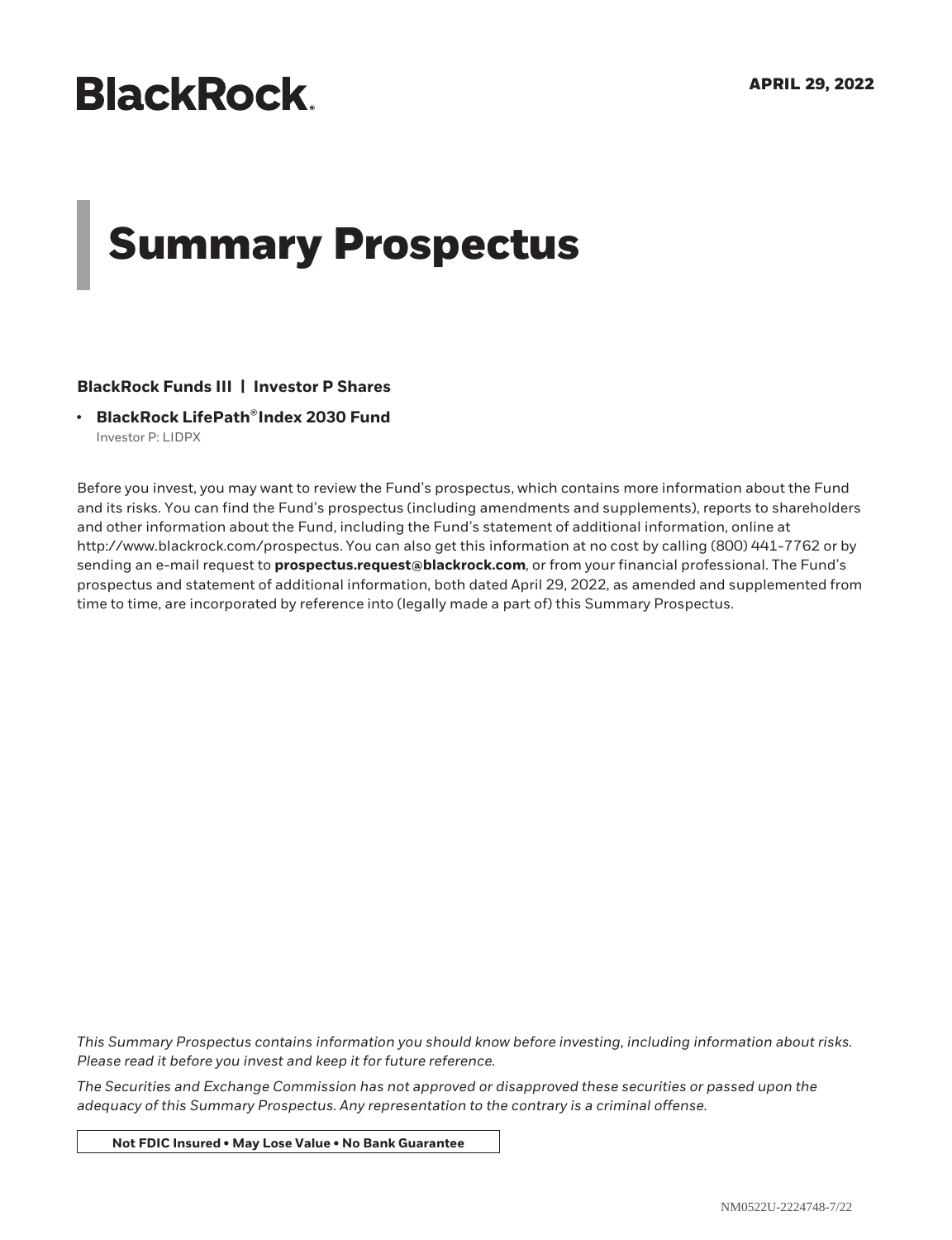# Key Facts About BlackRock LifePath®Index 2030 Fund

# Investment Objective

The investment objective of BlackRock LifePath® Index 2030 Fund ("LifePath Index 2030 Fund" or the "Fund"), a series of BlackRock Funds III (the "Trust"), is to seek to provide for retirement outcomes based on quantitatively measured risk. In pursuit of this objective, LifePath Index 2030 Fund will be broadly diversified across global asset classes, with asset allocations becoming more conservative over time.

# Fees and Expenses of the Fund

This table describes the fees and expenses that you may pay if you buy, hold and sell Investor P Shares of LifePath Index 2030 Fund. You may pay other fees, such as brokerage commissions and other fees to your Financial Intermediary (as defined below), which are not reflected in the table and example below. You may qualify for sales charge discounts if you and your family invest, or agree to invest in the future, at least \$25,000 in the fund complex advised by BlackRock Fund Advisors ("BFA") or its affiliates. More information about these and other discounts is available from your Financial Intermediary and in the "Details About the Share Class" section on page 145 of the Fund's prospectus and in the "Purchase of Shares" section on page II-86 of Part II of the Fund's Statement of Additional Information (the "SAI").

| <b>Shareholder Fees</b><br>(fees paid directly from your investment)                                                       | <b>Investor P</b><br><b>Shares</b> |
|----------------------------------------------------------------------------------------------------------------------------|------------------------------------|
| Maximum Sales Charge (Load) Imposed on Purchases (as a percentage of offering price)                                       | 5.25%                              |
| Maximum Deferred Sales Charge (Load) (as a percentage of offering price of redemption proceeds, whichever is<br>lower)     | None <sup>1</sup>                  |
| <b>Annual Fund Operating Expenses</b><br>(expenses that you pay each year as a percentage of the value of your investment) | <b>Investor P</b><br><b>Shares</b> |
| Management Fee <sup>2</sup>                                                                                                | 0.05%                              |
| Distribution and/or Service (12b-1) Fees                                                                                   | 0.25%                              |
| Other Expenses <sup>2,4</sup><br>Administration Fee <sup>2</sup><br>Independent Expenses <sup>4</sup>                      | 0.09%<br>0.09%                     |
| Acquired Fund Fees and Expenses <sup>2,3</sup>                                                                             | 0.06%                              |
| Total Annual Fund Operating Expenses <sup>3</sup>                                                                          | 0.45%                              |
| Fee Waivers and/or Expense Reimbursements <sup>2,4</sup>                                                                   | $(0.06)\%$                         |
| Total Annual Fund Operating Expenses After Fee Waivers and/or Expense Reimbursements <sup>2,4</sup>                        | 0.39%                              |

<sup>1</sup> A contingent deferred sales charge of 0.10% is assessed on certain redemptions of Investor P Shares made within 18 months after purchase where no initial sales charge was paid at time of purchase as part of an investment of \$1,000,000 or more.

<sup>2</sup> As described in the "Management of the Funds" section of the Fund's prospectus beginning on page 156, BFA and BlackRock Advisors, LLC ("BAL") have contractually agreed to reimburse the Fund for Acquired Fund Fees and Expenses up to a maximum amount equal to the combined Management Fee and Administration Fee of each share class through June 30, 2023. In addition, BFA has contractually agreed to waive its management fees by the amount of investment advisory fees the Fund pays to BFA indirectly through its investment in money market funds managed by BFA or its affiliates, through June 30, 2023. The contractual agreements may be terminated upon 90 days' notice by a majority of the non-interested trustees of the Trust or by a vote of a majority of the outstanding voting securities of the Fund.

<sup>3</sup> Total Annual Fund Operating Expenses do not correlate to the ratio of expenses to average net assets given in the Fund's most recent annual report, which does not include Acquired Fund Fees and Expenses.

Independent Expenses consist of the Fund's allocable portion of the fees and expenses of the independent trustees of the Trust, counsel to such independent trustees and the independent registered public accounting firm that provides audit services to the Fund. BAL and BFA have contractually agreed to reimburse, or provide offsetting credits to, the Fund for Independent Expenses through June 30, 2032. After giving effect to such contractual arrangements, Independent Expenses will be 0.00%. Such contractual arrangements may not be terminated prior to July 1, 2032 without the consent of the Board of Trustees of the Trust.

#### Example:

This Example is intended to help you compare the cost of investing in Investor P Shares of the Fund with the cost of investing in other mutual funds. The Example assumes that you invest \$10,000 in Investor P Shares of the Fund for the time periods indicated and then redeem all of your shares at the end of those periods. The Example also assumes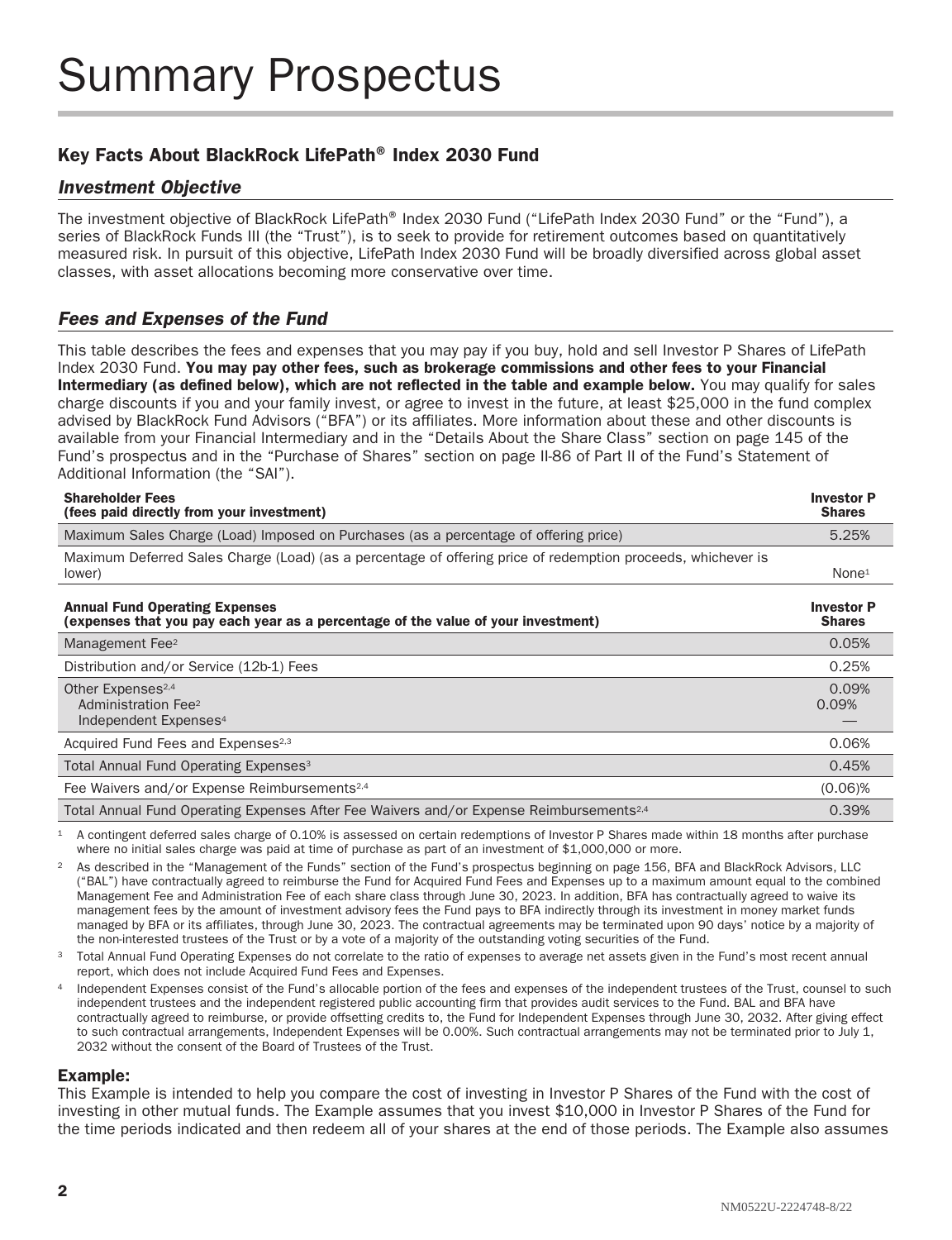that your investment has a 5% return each year and that the Fund's operating expenses remain the same. Although your actual costs may be higher or lower, based on these assumptions your costs would be:

|                                 | Year  | <b>Years</b> | 5 Years | Years              |  |
|---------------------------------|-------|--------------|---------|--------------------|--|
| <sup>2</sup> Shares<br>Investor | \$563 | \$656        | \$758   | .,057<br>ሰ 4<br>ுட |  |

# Portfolio Turnover:

The Fund pays transaction costs, such as commissions, when it buys and sells securities (or "turns over" its portfolio). A higher portfolio turnover rate may indicate higher transaction costs and may result in higher taxes when shares are held in a taxable account. These costs, which are not reflected in annual fund operating expenses or in the Example, affect the Fund's performance. During the most recent fiscal year, the Fund's portfolio turnover rate was 9% of the average value of its portfolio.

# Principal Investment Strategies of the Fund

LifePath Index 2030 Fund allocates and reallocates its assets among a combination of equity and bond index funds and money market funds (the "Underlying Funds") in proportions based on its own comprehensive investment strategy.

LifePath Index 2030 Fund seeks to provide for retirement outcomes based on quantitatively measured risk. BFA employs a multi-dimensional approach to assess risk for LifePath Index 2030 Fund and to determine LifePath Index 2030 Fund's allocation across asset classes. As part of this multi-dimensional approach, BFA aims to quantify risk using proprietary risk measurement tools that, among other things, analyze historical and forward-looking securities market data, including risk, asset class correlations, and expected returns. Under normal circumstances, the Fund intends to invest primarily in affiliated open-end index funds and affiliated exchange-traded funds ("ETFs").

LifePath Index 2030 Fund will invest, under normal circumstances, at least 80% of its assets in securities or other financial instruments that are components of or have economic characteristics similar to the securities included in its custom benchmark index, the LifePath Index 2030 Fund Custom Benchmark. LifePath Index 2030 Fund is designed for investors expecting to retire or to begin withdrawing assets around the year 2030. The Fund employs a "passive" management approach, attempting to invest in a portfolio of assets whose performance is expected to match approximately the performance of the Fund's custom benchmark index. As of March 31, 2022, the Fund held approximately 60% of its assets in Underlying Funds designed to track particular equity indexes, approximately 40% of its assets in Underlying Funds designed to track particular bond indexes and the remainder of its assets in Underlying Funds that invest primarily in money market instruments. Certain Underlying Funds may invest in real estate investment trusts ("REITs"), foreign securities, emerging market securities, below investment-grade bonds and derivative securities or instruments, such as options and futures, the value of which is derived from another security, a currency or an index, when seeking to match the performance of a particular market index. The Fund and certain Underlying Funds may also lend securities with a value up to 331/3% of their respective total assets to financial institutions that provide cash or securities issued or guaranteed by the U.S. Government as collateral.

Under normal circumstances, the asset allocation will change over time according to a predetermined "glide path" as the Fund approaches its target date. The glide path below represents the shifting of asset classes over time. As the glide path shows, the Fund's asset allocations become more conservative — prior to retirement — as time elapses. This reflects the need for reduced investment risks as retirement approaches and the need for lower volatility of the Fund, which may be a primary source of income after retirement.

3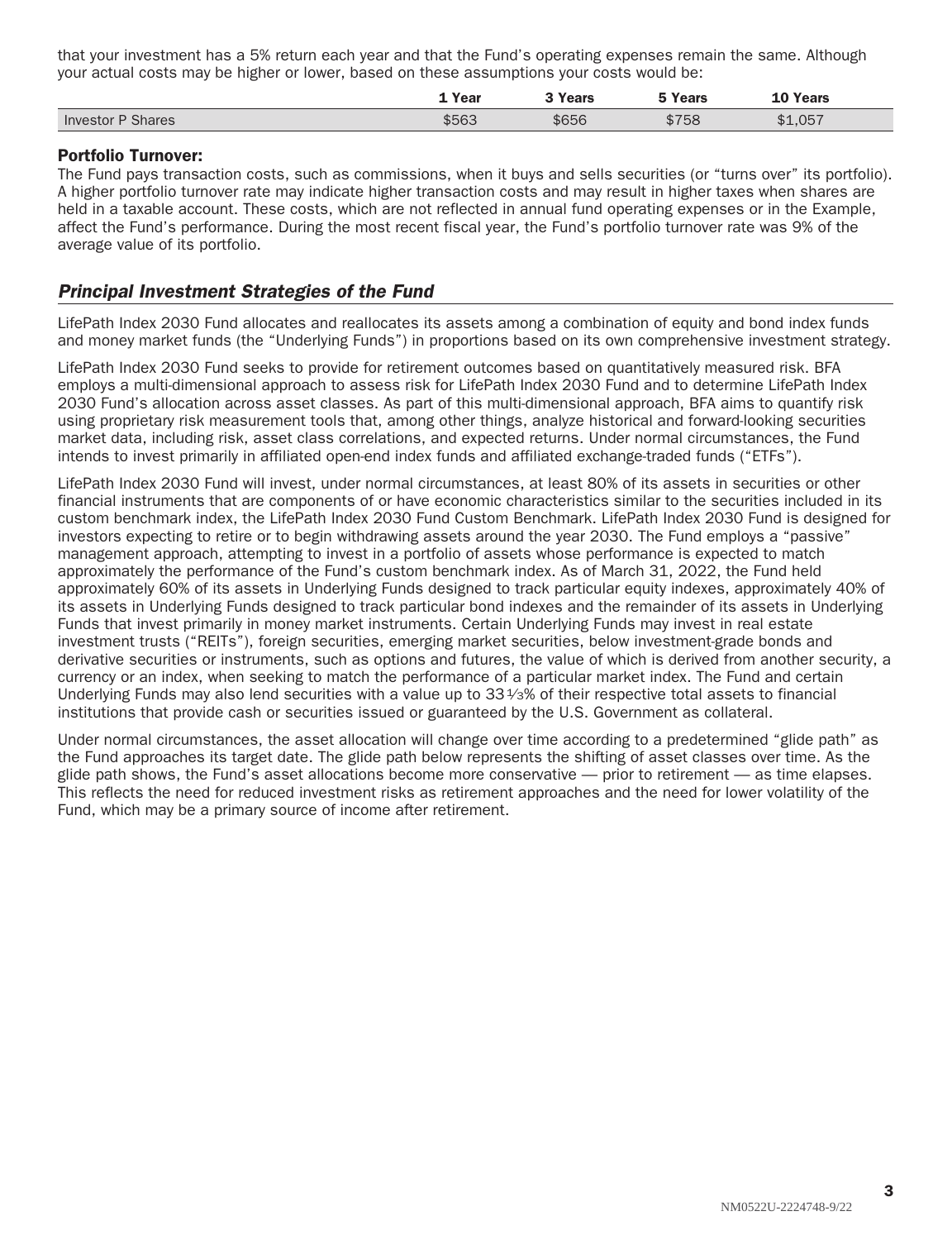LifePath Index 2030 Fund is one of a group of funds referred to as the "LifePath Index Funds," each of which seeks to provide for retirement outcomes based on quantitatively measured risk that investors on average may be willing to accept given a particular time horizon. The following chart illustrates the glide path — the target allocation among asset classes as the LifePath Index Funds approach their target dates:



The following table lists the target allocation by years until retirement:

| <b>Years Until Retirement</b> | <b>Equity Funds</b><br>(includes REITs) | <b>Fixed-Income</b><br><b>Funds</b> |
|-------------------------------|-----------------------------------------|-------------------------------------|
| 45                            | 99%                                     | 1%                                  |
| 40                            | 99%                                     | 1%                                  |
| 35                            | 99%                                     | 1%                                  |
| 30                            | 99%                                     | 1%                                  |
| 25                            | 95%                                     | 5%                                  |
| 20                            | 87%                                     | 13%                                 |
| 15                            | 77%                                     | 23%                                 |
| 10                            | 65%                                     | 35%                                 |
| 5                             | 53%                                     | 47%                                 |
| ∩                             | 40%                                     | 60%                                 |

The asset allocation targets are established by the portfolio managers. The investment team, including the portfolio managers, meets regularly to assess market conditions, review the asset allocation targets of the Fund, and determine whether any changes are required to enable the Fund to achieve its investment objective.

Although the asset allocation targets listed for the glide path are general, long-term targets, BFA may periodically adjust the proportion of equity index funds and fixed-income index funds in the Fund, based on an assessment of the current market conditions, the potential contribution of each asset class to the expected risk and return characteristics of the Fund, reallocations of Fund composition to reflect intra-year movement along the glide path and other factors. In general, such adjustments will be limited; however, BFA may determine that a greater degree of variation is warranted to protect the Fund or achieve its investment objective.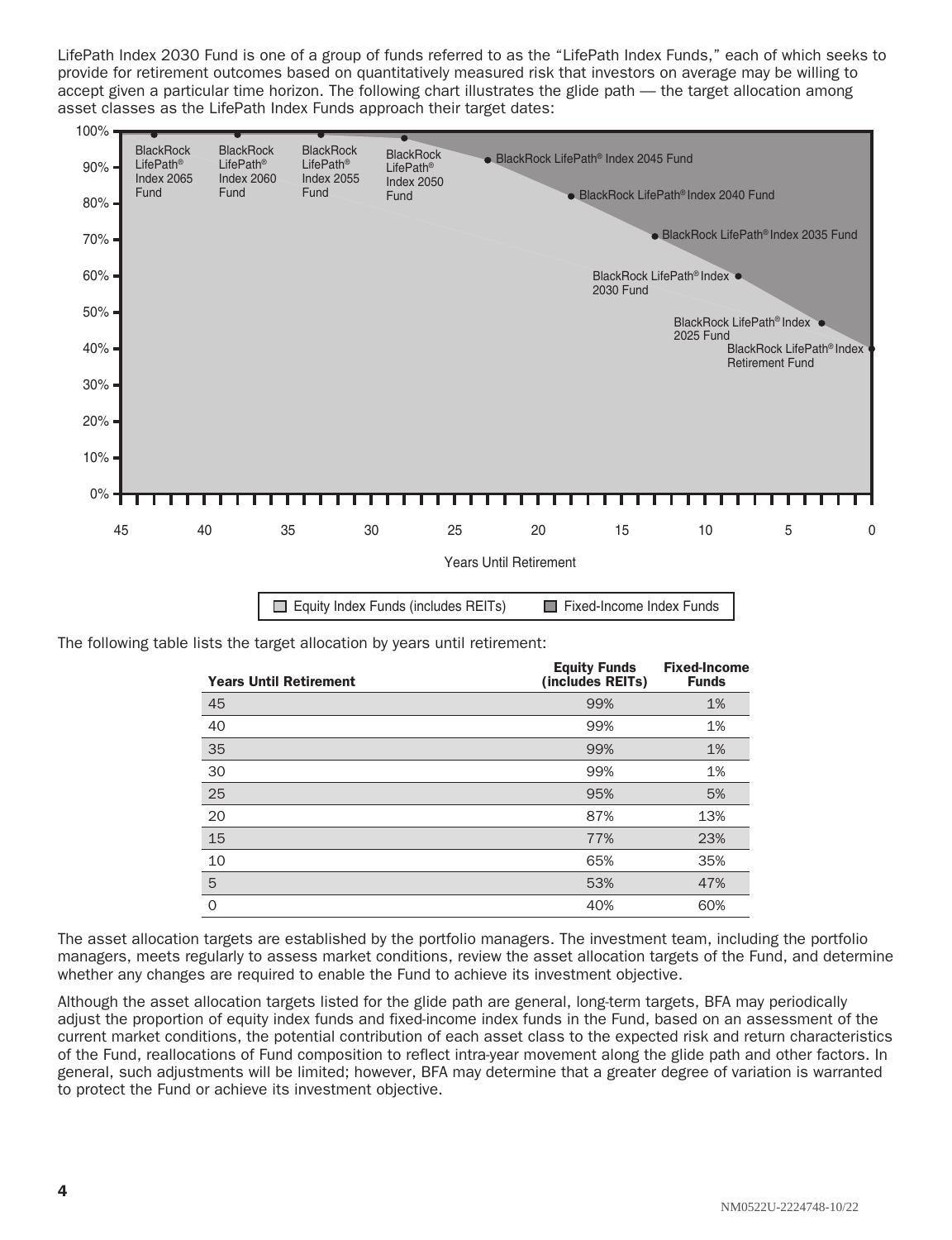BFA's second step in the structuring of the Fund is the selection of the Underlying Funds. Factors such as fund classifications, historical risk and performance, and the relationship to other Underlying Funds in the Fund are considered when selecting Underlying Funds. The specific Underlying Funds selected for the Fund are determined at BFA's discretion and may change as deemed appropriate to allow the Fund to meet its investment objective. See the "Details About the Funds — Information About the Underlying Funds" section of the prospectus for a list of the Underlying Funds, their classification into equity, fixed income or money market funds and a brief description of their investment objectives and primary investment strategies.

Within the prescribed percentage allocations to equity and fixed-income index funds, BFA seeks to diversify the Fund. The allocation to Underlying Funds that track equity indexes may be further diversified by style (including both value and growth), market capitalization (including large cap, mid cap, small cap and emerging growth), region (including domestic and international (including emerging markets)) or other factors. The allocation to Underlying Funds that track fixed-income indexes may be further diversified by sector (including government, corporate, agency, and other sectors), duration (a calculation of the average life of a bond which measures its price risk), credit quality (including non-investment grade debt or junk bonds), geographic location (including U.S. and foreign-issued securities), or other factors. Though BFA seeks to diversify the Fund, certain Underlying Funds may concentrate their investments in specific sectors or geographic regions or countries. The percentage allocation to the various styles of equity and fixedincome Underlying Funds is determined at the discretion of the investment team and can be changed to reflect the current market environment.

# Principal Risks of Investing in the Fund

Risk is inherent in all investing. The value of your investment in LifePath Index 2030 Fund, as well as the amount of return you receive on your investment, may fluctuate significantly from day to day and over time. You may lose part or all of your investment in the Fund or your investment may not perform as well as other similar investments. An investment in the Fund is not a bank deposit and it is not insured or guaranteed by the Federal Deposit Insurance Corporation or any other government agency. The following is a summary description of principal risks of investing in the Fund and/or the Underlying Funds. References to the Fund in the description of risks below may include the Underlying Funds in which the Fund invests, as applicable. The relative significance of each risk factor below may change over time and you should review each risk factor carefully.

# Principal Risks of the Fund's Investment Strategies

- Equity Securities Risk Stock markets are volatile. The price of equity securities fluctuates based on changes in a company's financial condition and overall market and economic conditions.
- Debt Securities Risk Debt securities, such as bonds, involve interest rate risk, credit risk, extension risk, and prepayment risk, among other things.

Interest Rate Risk — The market value of bonds and other fixed-income securities changes in response to interest rate changes and other factors. Interest rate risk is the risk that prices of bonds and other fixed-income securities will increase as interest rates fall and decrease as interest rates rise.

The Fund may be subject to a greater risk of rising interest rates due to the current period of historically low rates. For example, if interest rates increase by 1%, assuming a current portfolio duration of ten years, and all other factors being equal, the value of the Fund's investments would be expected to decrease by 10%. (Duration is a measure of the price sensitivity of a debt security or portfolio of debt securities to relative changes in interest rates.) The magnitude of these fluctuations in the market price of bonds and other fixed-income securities is generally greater for those securities with longer maturities. Fluctuations in the market price of the Fund's investments will not affect interest income derived from instruments already owned by the Fund, but will be reflected in the Fund's net asset value. The Fund may lose money if short-term or long-term interest rates rise sharply in a manner not anticipated by Fund management.

To the extent the Fund invests in debt securities that may be prepaid at the option of the obligor (such as mortgagebacked securities), the sensitivity of such securities to changes in interest rates may increase (to the detriment of the Fund) when interest rates rise. Moreover, because rates on certain floating rate debt securities typically reset only periodically, changes in prevailing interest rates (and particularly sudden and significant changes) can be expected to cause some fluctuations in the net asset value of the Fund to the extent that it invests in floating rate debt securities.

These basic principles of bond prices also apply to U.S. Government securities. A security backed by the "full faith and credit" of the U.S. Government is guaranteed only as to its stated interest rate and face value at maturity, not its current market price. Just like other fixed-income securities, government-guaranteed securities will fluctuate in value when interest rates change.

A general rise in interest rates has the potential to cause investors to move out of fixed-income securities on a large scale, which may increase redemptions from funds that hold large amounts of fixed-income securities. Heavy

5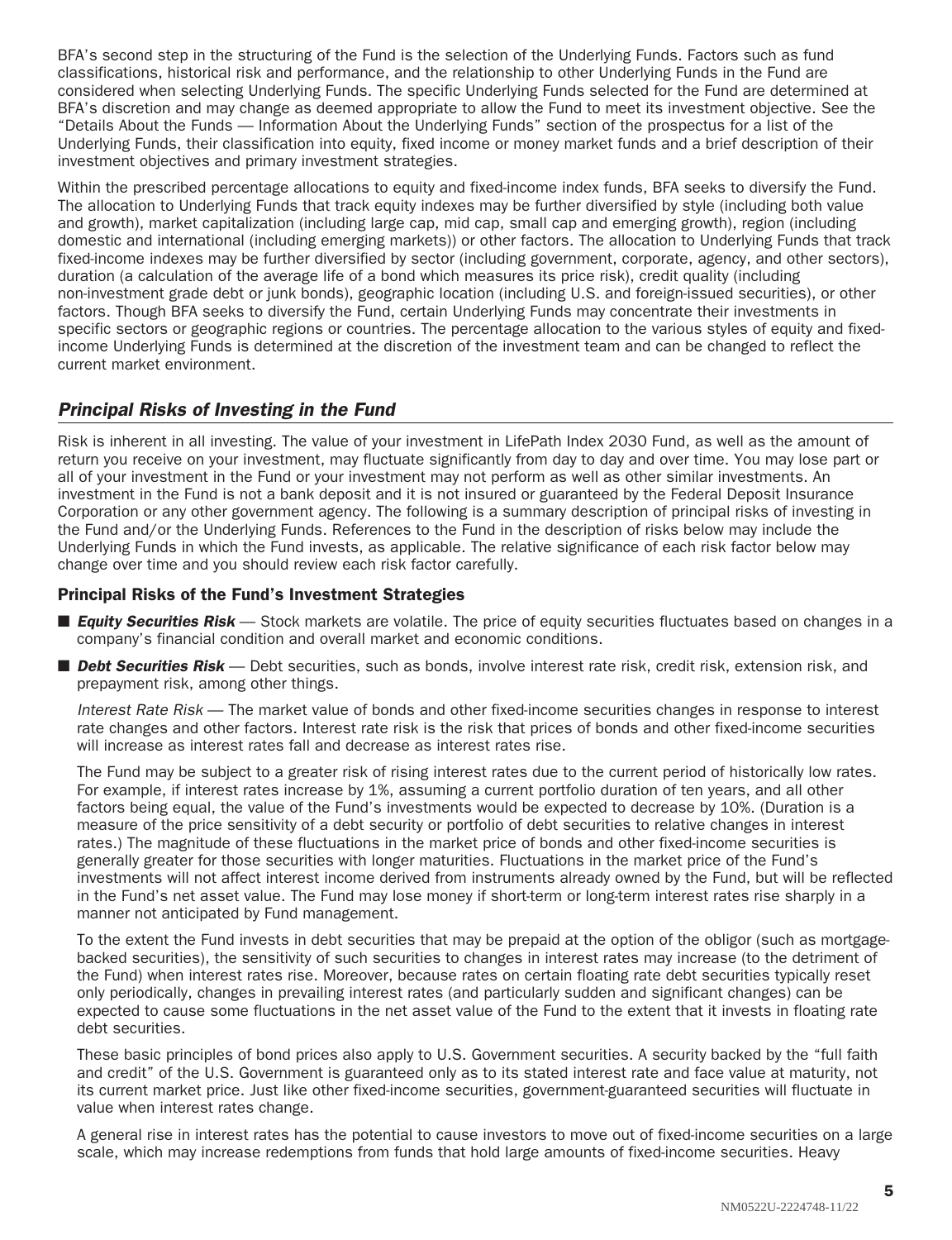redemptions could cause the Fund to sell assets at inopportune times or at a loss or depressed value and could hurt the Fund's performance.

Credit Risk — Credit risk refers to the possibility that the issuer of a debt security (i.e., the borrower) will not be able to make payments of interest and principal when due. Changes in an issuer's credit rating or the market's perception of an issuer's creditworthiness may also affect the value of the Fund's investment in that issuer. The degree of credit risk depends on both the financial condition of the issuer and the terms of the obligation.

Extension Risk — When interest rates rise, certain obligations will be paid off by the obligor more slowly than anticipated, causing the value of these obligations to fall.

Prepayment Risk — When interest rates fall, certain obligations will be paid off by the obligor more quickly than originally anticipated, and the Fund may have to invest the proceeds in securities with lower yields.

- Investments in Underlying Funds Risk Because the Fund invests substantially all of its assets in Underlying Funds, its investment performance is related to the performance of the Underlying Funds. The Fund's net asset value will change with changes in the value of the Underlying Funds and other securities in which it invests. An investment in the Fund will entail more direct and indirect costs and expenses than a direct investment in the Underlying Funds.
- Allocation Risk The Fund's ability to achieve its investment objective depends upon the Fund's asset class allocation and the mix of Underlying Funds. There is a risk that the asset class allocation or the combination of Underlying Funds may be incorrect in view of actual market conditions. In addition, the asset allocation or the combination of Underlying Funds determined by BFA could result in underperformance as compared to funds with similar investment objectives and strategies.
- Retirement Income Risk The Fund does not provide a guarantee that sufficient capital appreciation will be achieved to provide adequate income at and through retirement. The Fund also does not ensure that you will have assets in your account sufficient to cover your retirement expenses or that you will have enough saved to be able to retire in the target year identified in the Fund's name; this will depend on the amount of money you have invested in the Fund, the length of time you have held your investment, the returns of the markets over time, the amount you spend in retirement, and your other assets and income sources.
- Affiliated Fund Risk In managing the Fund, BFA will have authority to select and substitute underlying funds and ETFs. BFA may be subject to potential conflicts of interest in selecting underlying funds and ETFs because the fees paid to BFA by some underlying funds and ETFs are higher than the fees paid by other underlying funds and ETFs. However, BFA is a fiduciary to the Fund and is legally obligated to act in the Fund's best interests when selecting underlying funds and ETFs. If an underlying fund or ETF holds interests in an affiliated fund, the Fund may be prohibited from purchasing shares of that underlying fund or ETF.
- Market Risk and Selection Risk Market risk is the risk that one or more markets in which the Fund invests will go down in value, including the possibility that the markets will go down sharply and unpredictably. The value of a security or other asset may decline due to changes in general market conditions, economic trends or events that are not specifically related to the issuer of the security or other asset, or factors that affect a particular issuer or issuers, exchange, country, group of countries, region, market, industry, group of industries, sector or asset class. Local, regional or global events such as war, acts of terrorism, the spread of infectious illness or other public health issues like pandemics or epidemics, recessions, or other events could have a significant impact on the Fund and its investments. Selection risk is the risk that the securities selected by Fund management will underperform the markets, the relevant indices or the securities selected by other funds with similar investment objectives and investment strategies. This means you may lose money.

An outbreak of an infectious coronavirus (COVID-19) that was first detected in December 2019 developed into a global pandemic that has resulted in numerous disruptions in the market and has had significant economic impact leaving general concern and uncertainty. Although vaccines have been developed and approved for use by various governments, the duration of the pandemic and its effects cannot be predicted with certainty. The impact of this coronavirus, and other epidemics and pandemics that may arise in the future, could affect the economies of many nations, individual companies and the market in general ways that cannot necessarily be foreseen at the present time.

#### Principal Risks of the Underlying Funds

- Asset Class Risk Securities and other assets or financial instruments in the underlying index of an Underlying Fund or in an Underlying Fund's portfolio may underperform in comparison to the general financial markets, a particular financial market or other asset classes.
- **Authorized Participant Concentration Risk** Only an authorized participant may engage in creation or redemption transactions directly with an ETF, and none of those authorized participants is obligated to engage in creation and/or redemption transactions. The Underlying Funds that are ETFs have a limited number of institutions that may act as authorized participants on an agency basis (i.e., on behalf of other market participants). To the extent that authorized participants exit the business or are unable to proceed with creation or redemption orders with respect to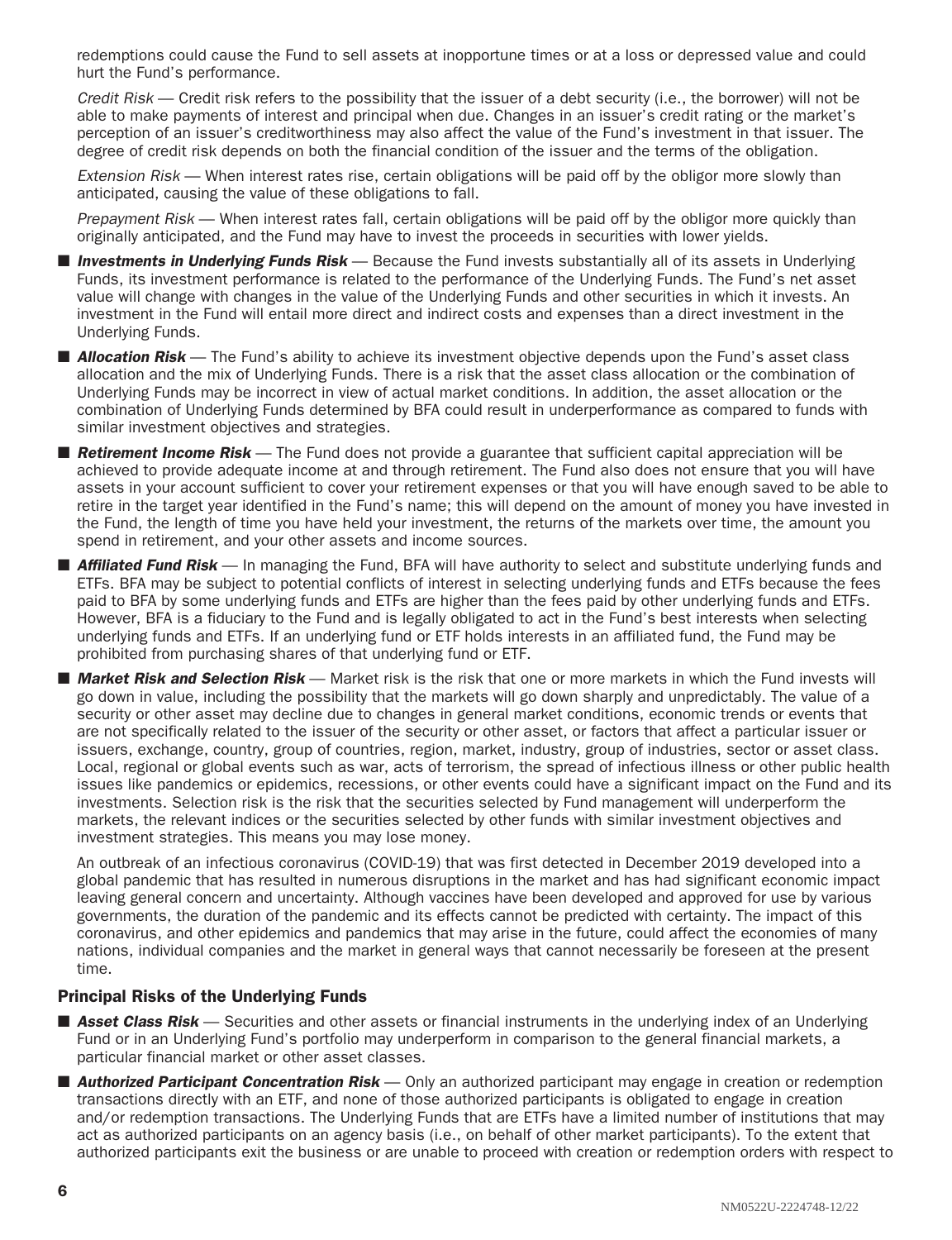an ETF and no other authorized participant is able to step forward to create or redeem, the ETF shares may be more likely to trade at a premium or discount to net asset value and possibly face trading halts or delisting. Authorized participant concentration risk may be heightened for ETFs that invest in securities issued by non-U.S. issuers or other securities or instruments that have lower trading volumes.

- Concentration Risk To the extent that an underlying index of an Underlying Fund is concentrated in the securities of companies, a particular market, industry, group of industries, sector or asset class, country, region or group of countries, that Underlying Fund may be adversely affected by the performance of those securities, may be subject to increased price volatility and may be more susceptible to adverse economic, market, political or regulatory occurrences affecting that market, industry, group of industries, sector or asset class, country, region or group of countries.
- Currency Risk Because the net asset value of an Underlying Fund that is an ETF is determined in U.S. dollars, the Underlying Fund's net asset value could decline if the currency of a non-U.S. market in which the Underlying Fund invests depreciates against the U.S. dollar or if there are delays or limits on repatriation of such currency. Currency exchange rates can be very volatile and can change quickly and unpredictably. As a result, the net asset value of an Underlying Fund that is an ETF may change quickly and without warning.
- Depositary Receipts Risk Depositary receipts are generally subject to the same risks as the foreign securities that they evidence or into which they may be converted. In addition to investment risks associated with the underlying issuer, depositary receipts expose the Fund to additional risks associated with the non-uniform terms that apply to depositary receipt programs, credit exposure to the depository bank and to the sponsors and other parties with whom the depository bank establishes the programs, currency risk and the risk of an illiquid market for depositary receipts. The issuers of unsponsored depositary receipts are not obligated to disclose information that is, in the United States, considered material. Therefore, there may be less information available regarding these issuers and there may not be a correlation between such information and the market value of the depositary receipts.
- Derivatives Risk The Fund's use of derivatives may increase its costs, reduce the Fund's returns and/or increase volatility. Derivatives involve significant risks, including:

Volatility Risk — Volatility is defined as the characteristic of a security, an index or a market to fluctuate significantly in price within a short time period. A risk of the Fund's use of derivatives is that the fluctuations in their values may not correlate with the overall securities markets.

Counterparty Risk — Derivatives are also subject to counterparty risk, which is the risk that the other party in the transaction will not fulfill its contractual obligation.

Market and Illiquidity Risk — The possible lack of a liquid secondary market for derivatives and the resulting inability of the Fund to sell or otherwise close a derivatives position could expose the Fund to losses and could make derivatives more difficult for the Fund to value accurately.

Valuation Risk — Valuation may be more difficult in times of market turmoil since many investors and market makers may be reluctant to purchase complex instruments or quote prices for them.

Hedging Risk — Hedges are sometimes subject to imperfect matching between the derivative and the underlying security, and there can be no assurance that the Fund's hedging transactions will be effective. The use of hedging may result in certain adverse tax consequences.

Tax Risk — Certain aspects of the tax treatment of derivative instruments, including swap agreements and commodity-linked derivative instruments, are currently unclear and may be affected by changes in legislation, regulations or other legally binding authority. Such treatment may be less favorable than that given to a direct investment in an underlying asset and may adversely affect the timing, character and amount of income the Fund realizes from its investments.

Regulatory Risk — Derivative contracts, including, without limitation, swaps, currency forwards and non-deliverable forwards, are subject to regulation under the Dodd-Frank Wall Street Reform and Consumer Protection Act (the "Dodd-Frank Act") in the United States and under comparable regimes in Europe, Asia and other non-U.S. jurisdictions. Under the Dodd-Frank Act, with respect to uncleared swaps, swap dealers are required to collect variation margin from the Fund and may be required by applicable regulations to collect initial margin from the Fund. Both initial and variation margin may be comprised of cash and/or securities, subject to applicable regulatory haircuts. Shares of investment companies (other than certain money market funds) may not be posted as collateral under applicable regulations.

In addition, regulations adopted by global prudential regulators that are now in effect require certain bank-regulated counterparties and certain of their affiliates to include in certain financial contracts, including many derivatives contracts, terms that delay or restrict the rights of counterparties, such as the Fund, to terminate such contracts, foreclose upon collateral, exercise other default rights or restrict transfers of credit support in the event that the counterparty and/or its affiliates are subject to certain types of resolution or insolvency proceedings. The implementation of these requirements with respect to derivatives, as well as regulations under the Dodd-Frank Act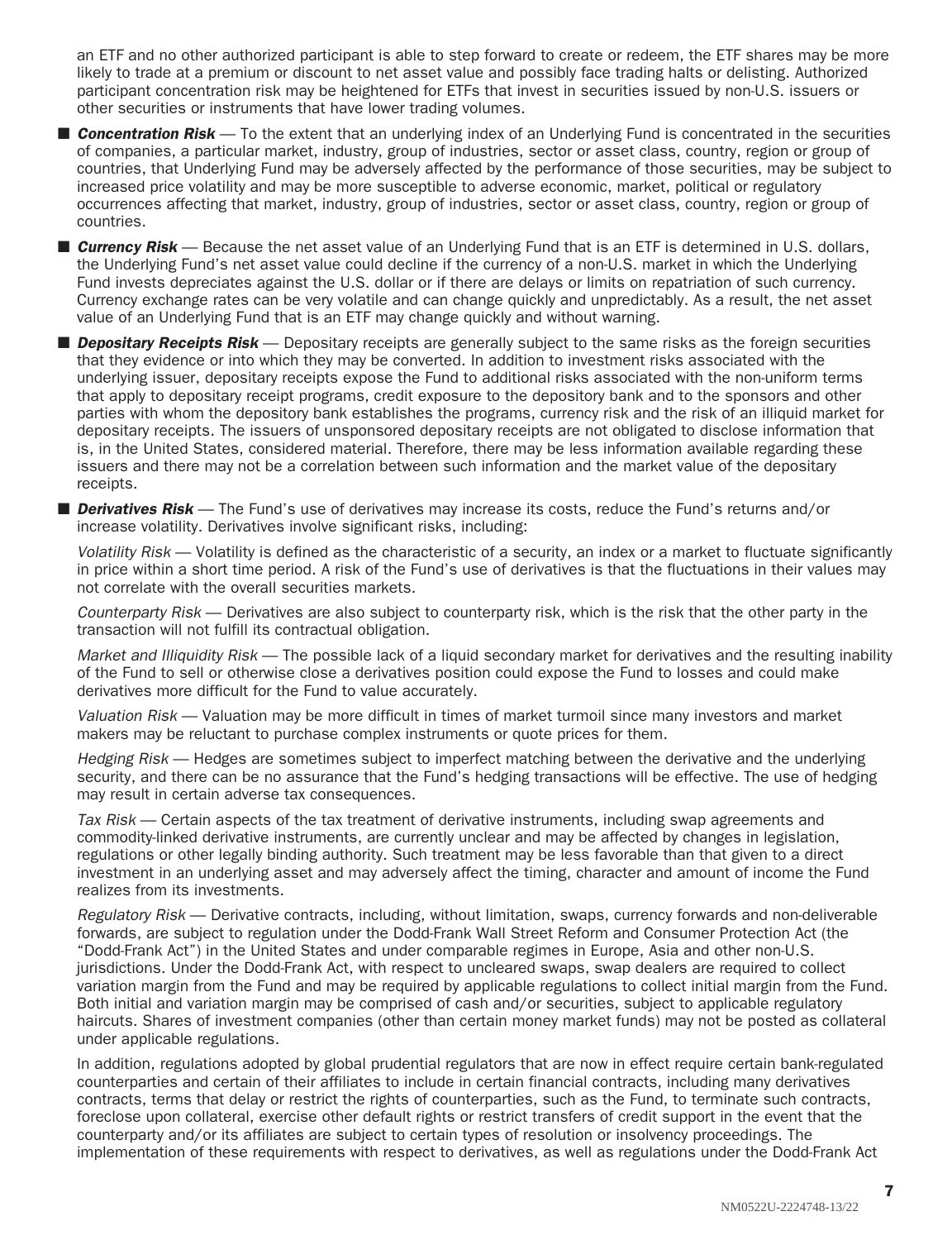regarding clearing, mandatory trading and margining of other derivatives, may increase the costs and risks to the Fund of trading in these instruments and, as a result, may affect returns to investors in the Fund.

On October 28, 2020, the Securities and Exchange Commission adopted new regulations governing the use of derivatives by registered investment companies ("Rule 18f-4"). The Fund will be required to implement and comply with Rule 18f-4 by August 19, 2022. Once implemented, Rule 18f-4 will impose limits on the amount of derivatives a fund can enter into, eliminate the asset segregation framework currently used by funds to comply with Section 18 of the Investment Company Act of 1940, as amended, treat derivatives as senior securities and require funds whose use of derivatives is more than a limited specified exposure amount to establish and maintain a comprehensive derivatives risk management program and appoint a derivatives risk manager.

- **Emerging Markets Risk** Emerging markets are riskier than more developed markets because they tend to develop unevenly and may never fully develop. Investments in emerging markets may be considered speculative. Emerging markets are more likely to experience hyperinflation and currency devaluations, which adversely affect returns to U.S. investors. In addition, many emerging securities markets have far lower trading volumes and less liquidity than developed markets.
- Foreign Securities Risk Foreign investments often involve special risks not present in U.S. investments that can increase the chances that the Fund will lose money. These risks include:
	- The Fund generally holds its foreign securities and cash in foreign banks and securities depositories, which may be recently organized or new to the foreign custody business and may be subject to only limited or no regulatory oversight.
	- Changes in foreign currency exchange rates can affect the value of the Fund's portfolio.
	- The economies of certain foreign markets may not compare favorably with the economy of the United States with respect to such issues as growth of gross national product, reinvestment of capital, resources and balance of payments position.
	- The governments of certain countries, or the U.S. Government with respect to certain countries, may prohibit or impose substantial restrictions through capital controls and/or sanctions on foreign investments in the capital markets or certain industries in those countries, which may prohibit or restrict the ability to own or transfer currency, securities, derivatives or other assets.
	- Many foreign governments do not supervise and regulate stock exchanges, brokers and the sale of securities to the same extent as does the United States and may not have laws to protect investors that are comparable to U.S. securities laws.
	- Settlement and clearance procedures in certain foreign markets may result in delays in payment for or delivery of securities not typically associated with settlement and clearance of U.S. investments.
	- The Fund's claims to recover foreign withholding taxes may not be successful, and if the likelihood of recovery of foreign withholding taxes materially decreases, due to, for example, a change in tax regulation or approach in the foreign country, accruals in the Fund's net asset value for such refunds may be written down partially or in full, which will adversely affect the Fund's net asset value.
	- The European financial markets have recently experienced volatility and adverse trends due to concerns about economic downturns in, or rising government debt levels of, several European countries as well as acts of war in the region. These events may spread to other countries in Europe and may affect the value and liquidity of certain of the Fund's investments.
- Geographic Risk Some of the companies in which the Fund invests are located in parts of the world that have historically been prone to natural disasters, such as earthquakes, tornadoes, volcanic eruptions, droughts, floods, hurricanes or tsunamis, and are economically sensitive to environmental events. Any such event may adversely impact the economies of these geographic areas or business operations of companies in these geographic areas, causing an adverse impact on the value of the Fund.
- Income Risk The Fund's income may decline due to a decline in inflation, deflation or changes in inflation expectations.
- Index-Related Risk There is no guarantee that an Underlying Fund's investment results will have a high degree of correlation to those of its underlying index or that the Underlying Fund will achieve its investment objective. Market disruptions or high volatility, other unusual market circumstances and regulatory restrictions could have an adverse effect on an Underlying Fund's ability to adjust its exposure to the required levels in order to track its underlying index. Errors in index data, index computations or the construction of an underlying index in accordance with its methodology may occur from time to time and may not be identified and corrected by the index provider for a period of time or at all, which may have an adverse impact on an Underlying Fund and its shareholders. Unusual market conditions may cause the index provider to postpone a scheduled rebalance, which could cause an underlying index to vary from its normal or expected composition.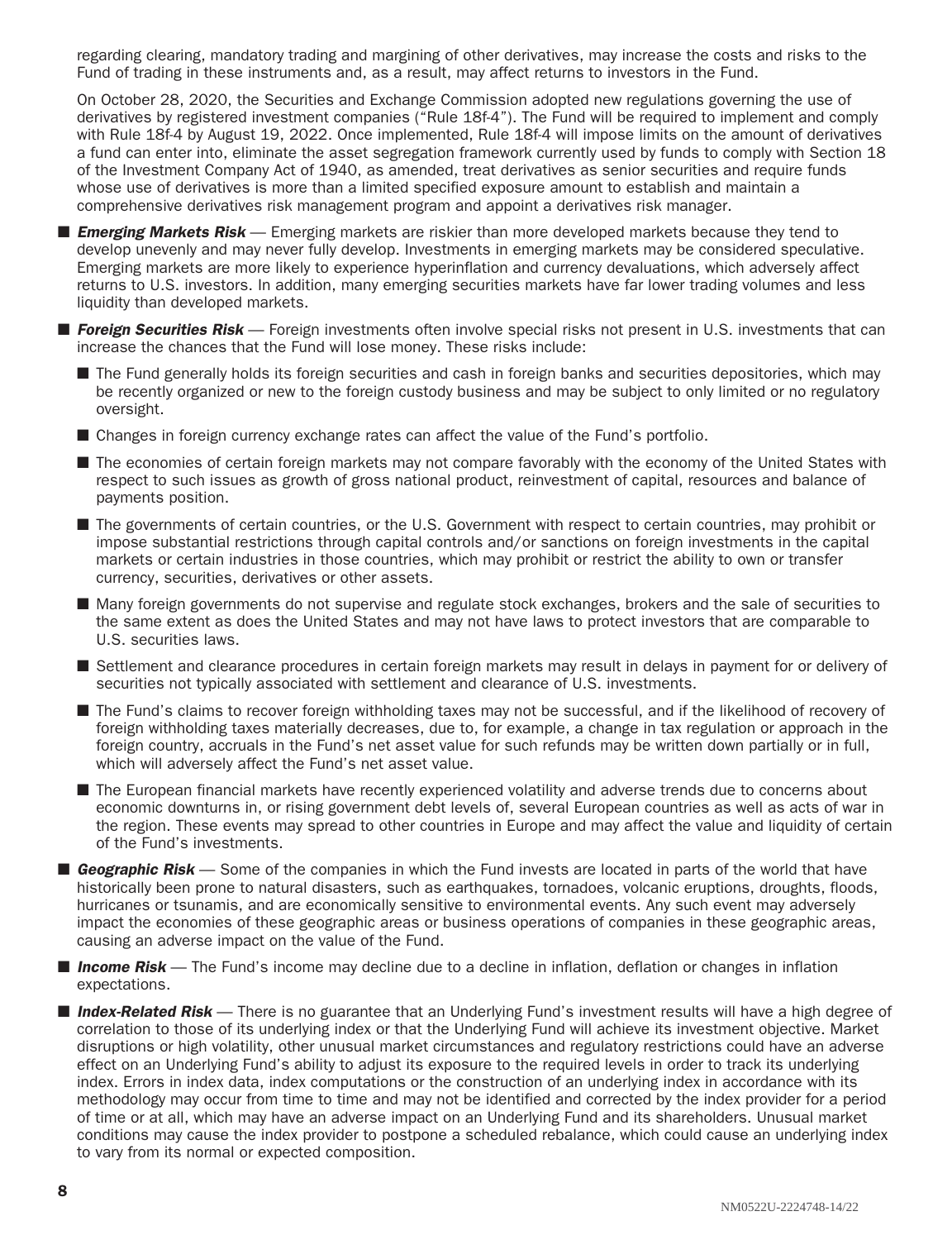An index fund has operating and other expenses while an index does not. As a result, while an Underlying Fund that is an index fund will attempt to track its underlying index as closely as possible, it will tend to underperform the underlying index to some degree over time. If an index fund is properly correlated to its stated index, the fund will perform poorly when the index performs poorly.

- Issuer Risk Fund performance depends on the performance of individual securities to which the Fund has exposure. Changes in the financial condition or credit rating of an issuer of those securities may cause the value of the securities to decline.
- Management Risk As an Underlying Fund may not fully replicate its underlying index, it is subject to the risk that the Underlying Fund's investment manager's investment strategy may not produce the intended results.
- Money Market Securities Risk If market conditions improve while the Fund has invested some or all of its assets in high quality money market securities, this strategy could result in reducing the potential gain from the market upswing, thus reducing the Fund's opportunity to achieve its investment objective.
- Mortgage- and Asset-Backed Securities Risks Mortgage- and asset-backed securities represent interests in "pools" of mortgages or other assets, including consumer loans or receivables held in trust. Mortgage- and assetbacked securities are subject to credit, interest rate, prepayment and extension risks. These securities also are subject to risk of default on the underlying mortgage or asset, particularly during periods of economic downturn. Small movements in interest rates (both increases and decreases) may quickly and significantly reduce the value of certain mortgage-backed securities.
- National Closed Market Trading Risk To the extent that the underlying securities and/or other assets held by an Underlying Fund that is an ETF trade on foreign exchanges or in foreign markets that may be closed when the securities exchange on which the Underlying Fund's shares trade is open, there are likely to be deviations between the current price of such an underlying security and the last quoted price for the underlying security (i.e., an Underlying Fund's quote from the closed foreign market). The impact of a closed foreign market on an Underlying Fund is likely to be greater where a large portion of the Underlying Fund's underlying securities and/or other assets trade on that closed foreign market or when the foreign market is closed for unscheduled reasons. These deviations could result in premiums or discounts to one or more of the Underlying Funds' net asset values that may be greater than those experienced by other ETFs.
- Passive Investment Risk Because BFA does not select individual companies in the underlying indexes for certain Underlying Funds, those Underlying Funds may hold securities of companies that present risks that an investment adviser researching individual securities might seek to avoid.
- Preferred Securities Risk Preferred securities may pay fixed or adjustable rates of return. Preferred securities are subject to issuer-specific and market risks applicable generally to equity securities. In addition, a company's preferred securities generally pay dividends only after the company makes required payments to holders of its bonds and other debt. For this reason, the value of preferred securities will usually react more strongly than bonds and other debt to actual or perceived changes in the company's financial condition or prospects. Preferred securities of smaller companies may be more vulnerable to adverse developments than preferred securities of larger companies.
- Real Estate-Related Securities Risk The main risk of real estate-related securities is that the value of the underlying real estate may go down. Many factors may affect real estate values. These factors include both the general and local economies, vacancy rates, tenant bankruptcies, the ability to re-lease space under expiring leases on attractive terms, the amount of new construction in a particular area, the laws and regulations (including zoning, environmental and tax laws) affecting real estate and the costs of owning, maintaining and improving real estate. The availability of mortgage financing and changes in interest rates may also affect real estate values. If the Fund's real estate-related investments are concentrated in one geographic area or in one property type, the Fund will be particularly subject to the risks associated with that area or property type. Many issuers of real estate-related securities are highly leveraged, which increases the risk to holders of such securities. The value of the securities the Fund buys will not necessarily track the value of the underlying investments of the issuers of such securities.
- REIT Investment Risk Investments in REITs involve unique risks. REITs may have limited financial resources, may trade less frequently and in limited volume, may engage in dilutive offerings of securities and may be more volatile than other securities. REIT issuers may also fail to maintain their exemptions from investment company registration or fail to qualify for the "dividends paid deduction" under the Internal Revenue Code of 1986, as amended (the "Internal Revenue Code"), which allows REITs to reduce their corporate taxable income for dividends paid to their shareholders.
- Representative Sampling Risk Representative sampling is a method of indexing that involves investing in a representative sample of securities that collectively have a similar investment profile to the index and resemble the index in terms of risk factors and other key characteristics. A passively managed ETF may or may not hold every security in the index. When an ETF deviates from a full replication indexing strategy to utilize a representative sampling strategy, the ETF is subject to an increased risk of tracking error, in that the securities selected in the aggregate for the ETF may not have an investment profile similar to those of its index.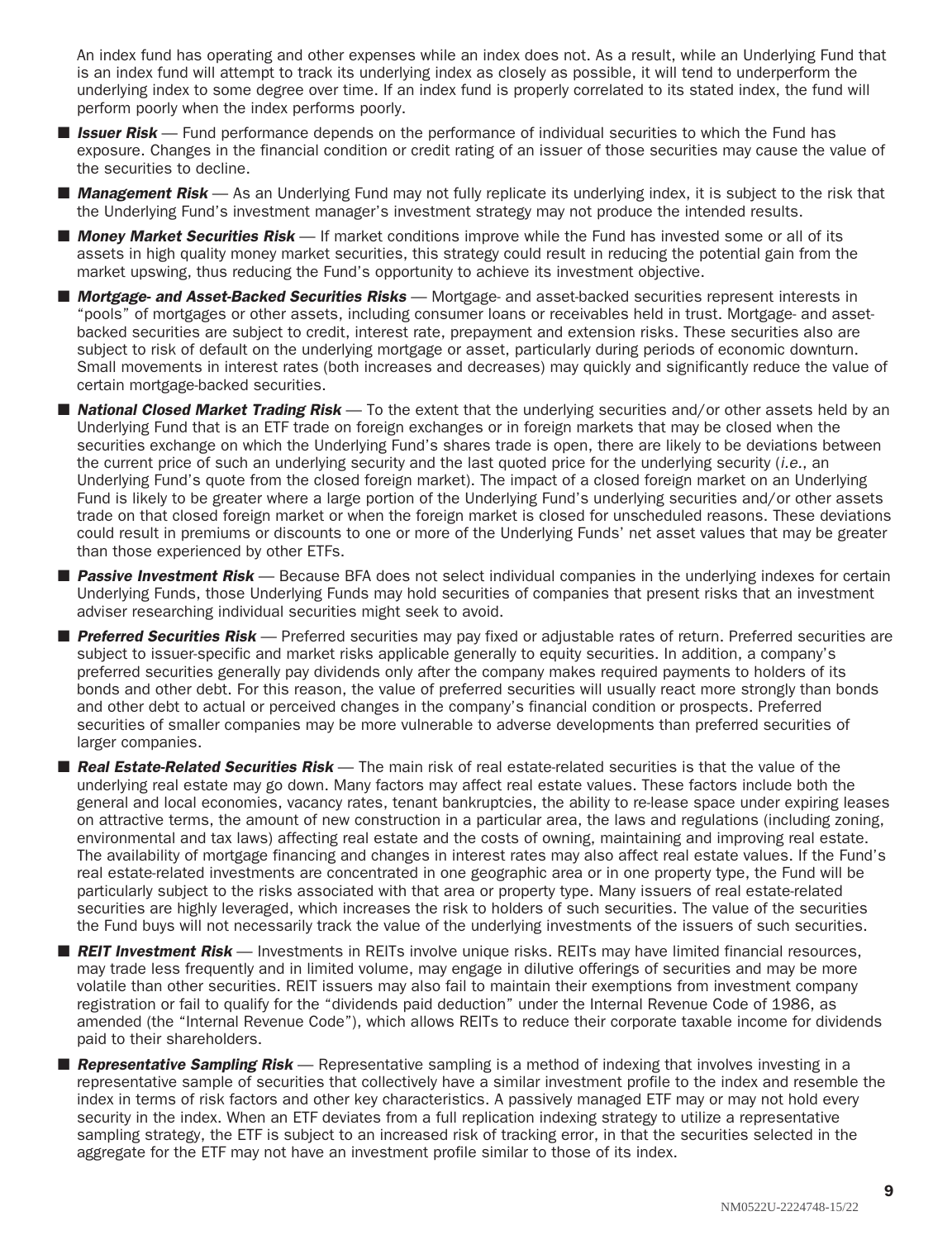- Shares of an ETF May Trade at Prices Other Than Net Asset Value Shares of an ETF trade on exchanges at prices at, above or below their most recent net asset value. The per share net asset value of an ETF is calculated at the end of each business day and fluctuates with changes in the market value of the ETF's holdings since the most recent calculation. The trading prices of an ETF's shares fluctuate continuously throughout trading hours based on market supply and demand rather than net asset value. The trading prices of an ETF's shares may deviate significantly from net asset value during periods of market volatility. Any of these factors may lead to an ETF's shares trading at a premium or discount to net asset value. However, because shares can be created and redeemed in creation units, which are aggregated blocks of shares that authorized participants who have entered into agreements with the ETF's distributor can purchase or redeem directly from the ETF, at net asset value (unlike shares of many closed-end funds, which frequently trade at appreciable discounts from, and sometimes at premiums to, their net asset values), large discounts or premiums to the net asset value of an ETF are not likely to be sustained over the long-term. While the creation/redemption feature is designed to make it likely that an ETF's shares normally trade on exchanges at prices close to the ETF's next calculated net asset value, exchange prices are not expected to correlate exactly with an ETF's net asset value due to timing reasons as well as market supply and demand factors. In addition, disruptions to creations and redemptions or the existence of extreme market volatility may result in trading prices that differ significantly from net asset value. If a shareholder purchases at a time when the market price is at a premium to the net asset value or sells at a time when the market price is at a discount to the net asset value, the shareholder may sustain losses.
- Small and Mid-Capitalization Company Risk Companies with small or mid-size market capitalizations will normally have more limited product lines, markets and financial resources and will be dependent upon a more limited management group than larger capitalized companies. In addition, it is more difficult to get information on smaller companies, which tend to be less well known, have shorter operating histories, do not have significant ownership by large investors and are followed by relatively few securities analysts.
- **Structured Products Risk** Holders of structured products bear risks of the underlying investments, index or reference obligation and are subject to counterparty risk. The Fund may have the right to receive payments only from the structured product, and generally does not have direct rights against the issuer or the entity that sold the assets to be securitized. Certain structured products may be thinly traded or have a limited trading market. In addition to the general risks associated with debt securities discussed herein, structured products carry additional risks, including, but not limited to: the possibility that distributions from collateral securities will not be adequate to make interest or other payments; the quality of the collateral may decline in value or default; and the possibility that the structured products are subordinate to other classes. Structured notes are based upon the movement of one or more factors, including currency exchange rates, interest rates, reference bonds and stock indices, and changes in interest rates and impact of these factors may cause significant price fluctuations. Additionally, changes in the reference instrument or security may cause the interest rate on the structured note to be reduced to zero.
- Tracking Error Risk Tracking error is the divergence of an Underlying Fund's performance from that of its underlying index. Tracking error may occur because of differences between the securities and other instruments held in an Underlying Fund's portfolio and those included in its underlying index, pricing differences (including, as applicable, differences between a security's price at the local market close and an Underlying Fund's valuation of a security at the time of calculation of an Underlying Fund's net asset value), differences in transaction costs, an Underlying Fund's holding of uninvested cash, differences in timing of the accrual of or the valuation of dividends or other distributions, interest, the requirements to maintain pass-through tax treatment, portfolio transactions carried out to minimize the distribution of capital gains to shareholders, changes to an underlying index and the cost to an Underlying Fund of complying with various new or existing regulatory requirements. These risks may be heightened during times of increased market volatility or other unusual market conditions. In addition, tracking error may result because an Underlying Fund incurs fees and expenses, while its underlying index does not.
- Treasury Obligations Risk Direct obligations of the U.S. Treasury have historically involved little risk of loss of principal if held to maturity. However, due to fluctuations in interest rates, the market value of such securities may vary during the period shareholders own shares of the Fund.
- U.S. Government Issuer Risk Treasury obligations may differ in their interest rates, maturities, times of issuance and other characteristics. Obligations of U.S. Government agencies and authorities are supported by varying degrees of credit but generally are not backed by the full faith and credit of the U.S. Government. No assurance can be given that the U.S. Government will provide financial support to its agencies and authorities if it is not obligated by law to do so.
- Valuation Risk The price the Fund could receive upon the sale of a security or unwind of a financial instrument or other asset may differ from the Fund's valuation of the security or other asset and from the value used by the Underlying Index, particularly for securities or other assets that trade in low volume or volatile markets, or assets that are impacted by market disruption events or that are valued using a fair value methodology as a result of trade suspensions or for other reasons. In addition, the value of the securities or other assets in the Fund's portfolio may change on days or during time periods when shareholders will not be able to purchase or sell the Fund's shares. The Fund's ability to value investments may be impacted by technological issues or errors by pricing services or other third-party service providers.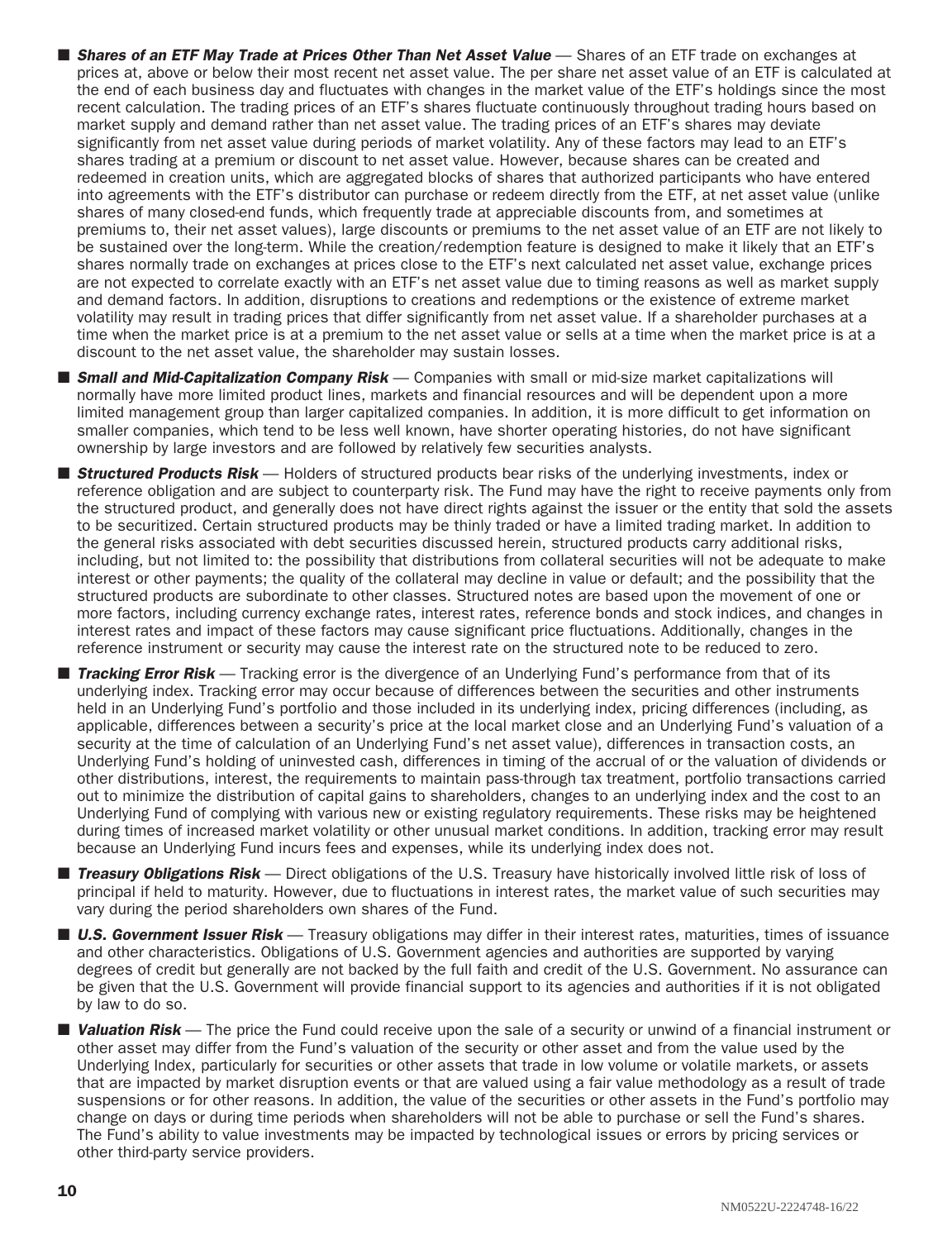# Performance Information

The information shows how the Fund's performance has varied year by year and provides some indication of the risks of investing in the Fund. Investor P Shares of the Fund did not commence operations until August 6, 2018. The returns shown below for Investor P Shares prior to August 6, 2018 are based on the Fund's Institutional Shares adjusted to reflect the class specific fees applicable to Investor P Shares and, in the case of the table, the front-end sales charges applicable to Investor P Shares.

The average annual total returns table compares the performance of LifePath Index 2030 Fund to that of the Russell 1000<sup>®</sup> Index and the LifePath Index 2030 Fund Custom Benchmark, a customized weighted index comprised of the Bloomberg U.S. Aggregate Bond Index, Bloomberg U.S. Treasury Inflation Protected Securities (TIPS) Index (Series-L), FTSE EPRA Nareit Developed Index, MSCI ACWI ex USA IMI Index, Russell 1000<sup>®</sup> Index and Russell 2000<sup>®</sup> Index, which are representative of the asset classes in which LifePath Index 2030 Fund invests according to their weightings as of the most recent quarter-end. The weightings of the indexes in the LifePath Index 2030 Fund Custom Benchmark are adjusted periodically to reflect the investment adviser's evaluation and adjustment of LifePath Index 2030 Fund's asset allocation strategy. The returns of the LifePath Index 2030 Fund Custom Benchmark shown in the average annual total returns table are not recalculated or restated when they are adjusted to reflect LifePath Index 2030 Fund's asset allocation strategy but rather reflect the LifePath Index 2030 Fund Custom Benchmark's actual allocation over time, which may be different from the current allocation. Effective November 28, 2014, LifePath Index 2030 Fund changed its glide path and target asset allocation to target higher levels of equity exposure for LifePath Index 2030 Fund throughout the glide path. Performance for the periods shown prior to November 28, 2014 is based on the prior glide path and target asset allocation. To the extent that dividends and distributions have been paid by LifePath Index 2030 Fund, the performance information for the Fund in the chart and table assumes reinvestment of the dividends and distributions. How LifePath Index 2030 Fund performed in the past (before and after taxes) is not necessarily an indication of how it will perform in the future. Sales charges are not reflected in the bar chart. If they were, returns would be less than those shown. However, the table includes all applicable fees and sales charges. If BFA, BAL and their affiliates had not waived or reimbursed certain LifePath Index 2030 Fund expenses during these periods, LifePath Index 2030 Fund's returns would have been lower. Updated information on LifePath Index 2030 Fund's performance, including its current net asset value, can be obtained by visiting http://www.blackrock.com or can be obtained by phone at (800) 882-0052.



Investor P Shares

During the periods shown in the bar chart, the highest return for a quarter was 13.57% (quarter ended June 30, 2020) and the lowest return for a quarter was –14.34% (quarter ended March 31, 2020).

# For the periods ended 12/31/21

| <b>Average Annual Total Returns</b>                         | 1 Year | 5 Years | <b>10 Years</b> |
|-------------------------------------------------------------|--------|---------|-----------------|
| LifePath Index 2030 Fund - Investor P Shares                |        |         |                 |
| Return Before Taxes                                         | 5.25%  | 9.38%   | 8.67%           |
| Return After Taxes on Distributions                         | 4.37%  | 8.53%   | 7.82%           |
| Return After Taxes on Distributions and Sale of Fund Shares | 3.23%  | 7.07%   | 6.72%           |
| LifePath Index 2030 Fund Custom Benchmark                   |        |         |                 |
| (Reflects no deduction for fees, expenses or taxes)         | 11.49% | 10.89%  | 9.65%           |
| Russell 1000 <sup>®</sup> Index                             |        |         |                 |
| (Reflects no deduction for fees, expenses or taxes)         | 26.45% | 18.43%  | 16.54%          |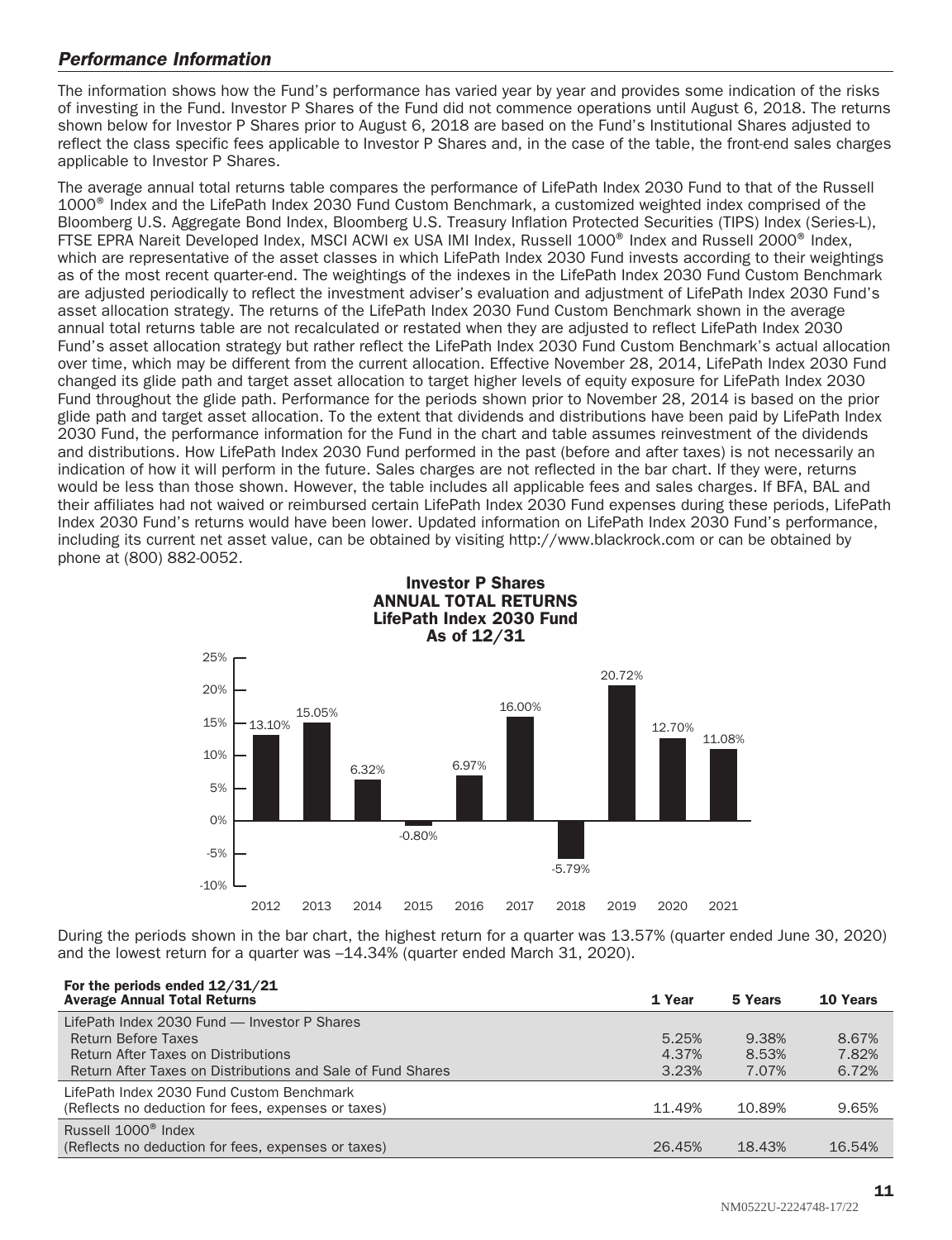After-tax returns are calculated using the historical highest individual federal marginal income tax rates and do not reflect the impact of state and local taxes. Actual after-tax returns depend on the investor's tax situation and may differ from those shown, and the after-tax returns shown are not relevant to investors who hold their shares through tax-deferred arrangements, such as 401(k) plans or individual retirement accounts.

# Investment Adviser

The Fund's investment manager is BlackRock Fund Advisors (previously defined as "BFA").

# Portfolio Managers

| <b>Name</b>        | <b>Portfolio Manager of the Fund Since</b> | <b>Title</b>                         |
|--------------------|--------------------------------------------|--------------------------------------|
| Chris Chung, CFA   | 2020                                       | Managing Director of BlackRock, Inc. |
| Lisa O'Connor, CFA | 2020                                       | Managing Director of BlackRock, Inc. |
| Greg Savage, CFA   | 2018                                       | Managing Director of BlackRock, Inc. |
| Amy Whitelaw       | 2011                                       | Managing Director of BlackRock, Inc. |

# Purchase and Sale of Fund Shares

You may purchase or redeem shares of the Fund each day the New York Stock Exchange is open. Investor P Shares are only available to investors purchasing shares through registered representatives of an insurance company's brokerdealer that has entered into an agreement with the Fund's distributor to offer such shares (the "Financial Intermediary"). The Fund's initial and subsequent investment minimums generally are as follows, although the Fund may reduce or waive the minimums in some cases:

| <b>Minimum Initial Investment</b>    | \$1,000 for all accounts except:<br>· \$50, if establishing an Automatic Investment Plan.<br>There is no investment minimum for employer-sponsored<br>retirement plans (not including SEP IRAs, SIMPLE IRAs or<br>SARSEPS).<br>There is no investment minimum for certain fee-based<br>programs. |
|--------------------------------------|--------------------------------------------------------------------------------------------------------------------------------------------------------------------------------------------------------------------------------------------------------------------------------------------------|
| <b>Minimum Additional Investment</b> | \$50 for all accounts (with the exception of certain employer-<br>sponsored retirement plans which may have a lower minimum).                                                                                                                                                                    |

# Tax Information

Different income tax rules apply depending on whether you are invested through a qualified tax-exempt plan described in section 401(a) of the Internal Revenue Code. If you are invested through such a plan (and Fund shares are not "debt-financed property" to the plan), then the dividends paid by the Fund and the gain realized from a redemption or exchange of Fund shares will generally not be subject to U.S. federal income taxes until you withdraw or receive distributions from the plan. If you are not invested through such a plan, then the Fund's dividends and gain from a redemption or exchange may be subject to U.S. federal income taxes and may be taxed as ordinary income or capital gains, unless you are a tax-exempt investor.

# Payments to Broker/Dealers and Other Financial Intermediaries

The Fund and BlackRock Investments, LLC, the Fund's distributor, or its affiliates may pay your Financial Intermediary for the sale of Fund shares and related services. These payments may create a conflict of interest by influencing your Financial Intermediary to recommend the Fund over another investment.

Ask your individual financial professional or visit your Financial Intermediary's website for more information.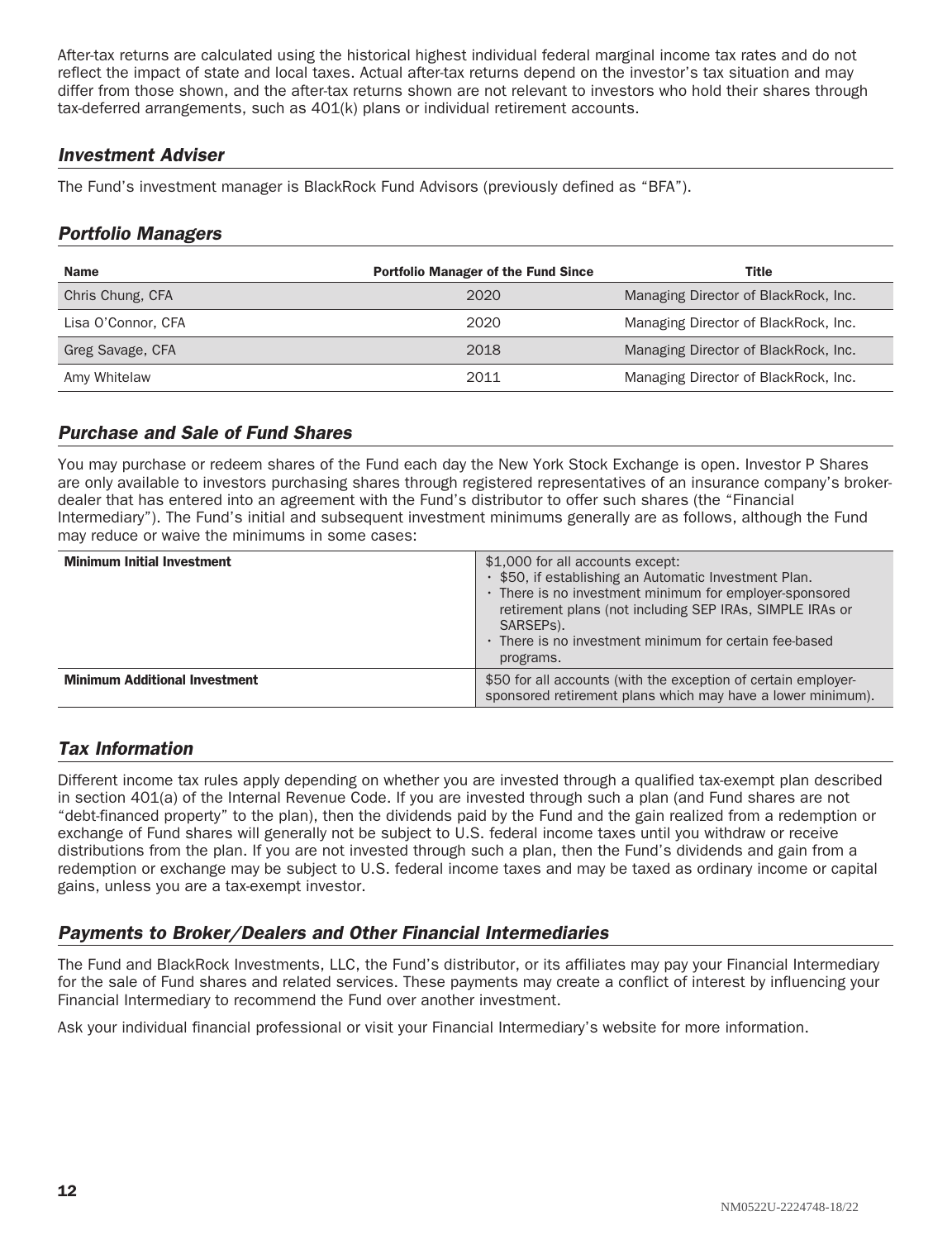[This page intentionally left blank]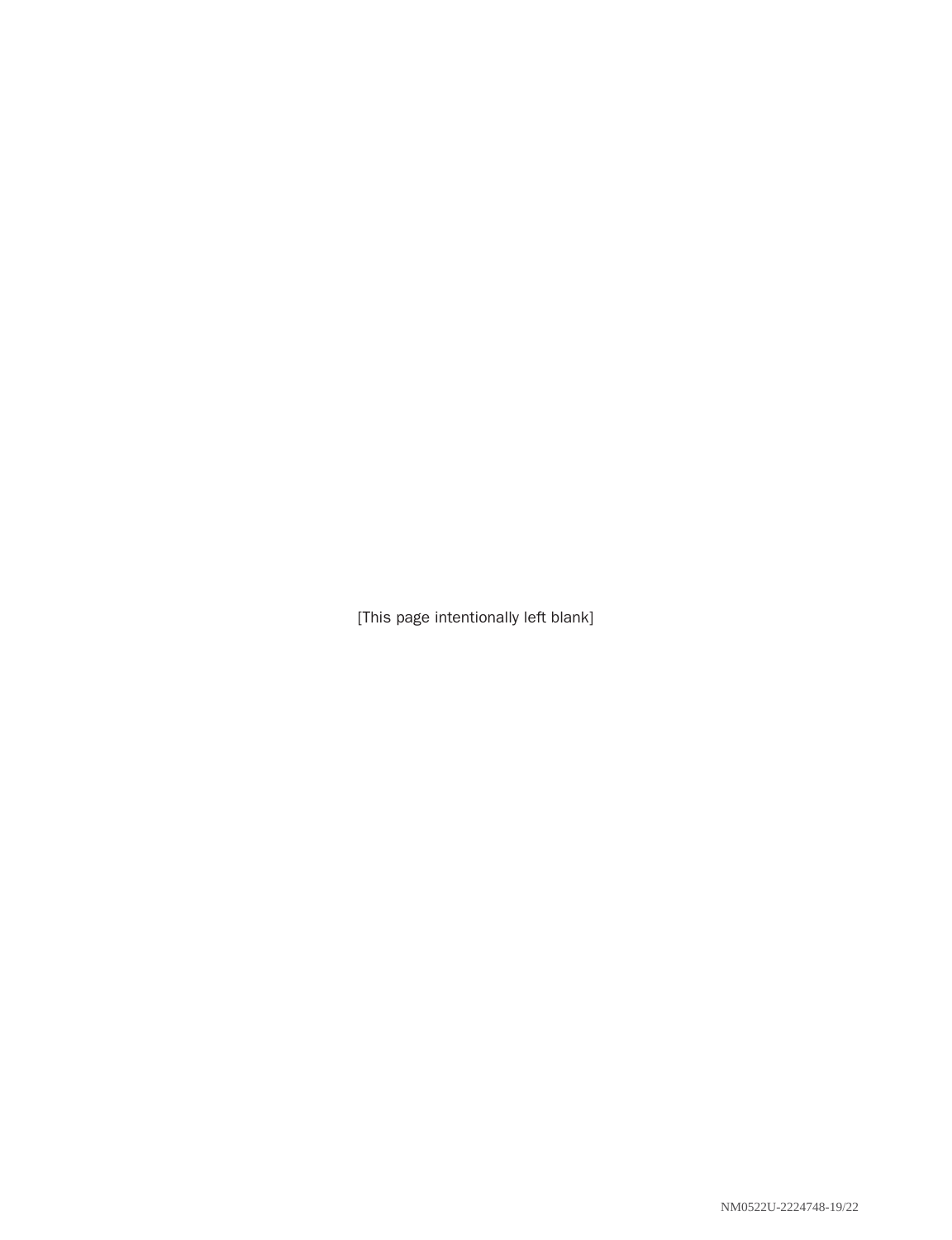[This page intentionally left blank]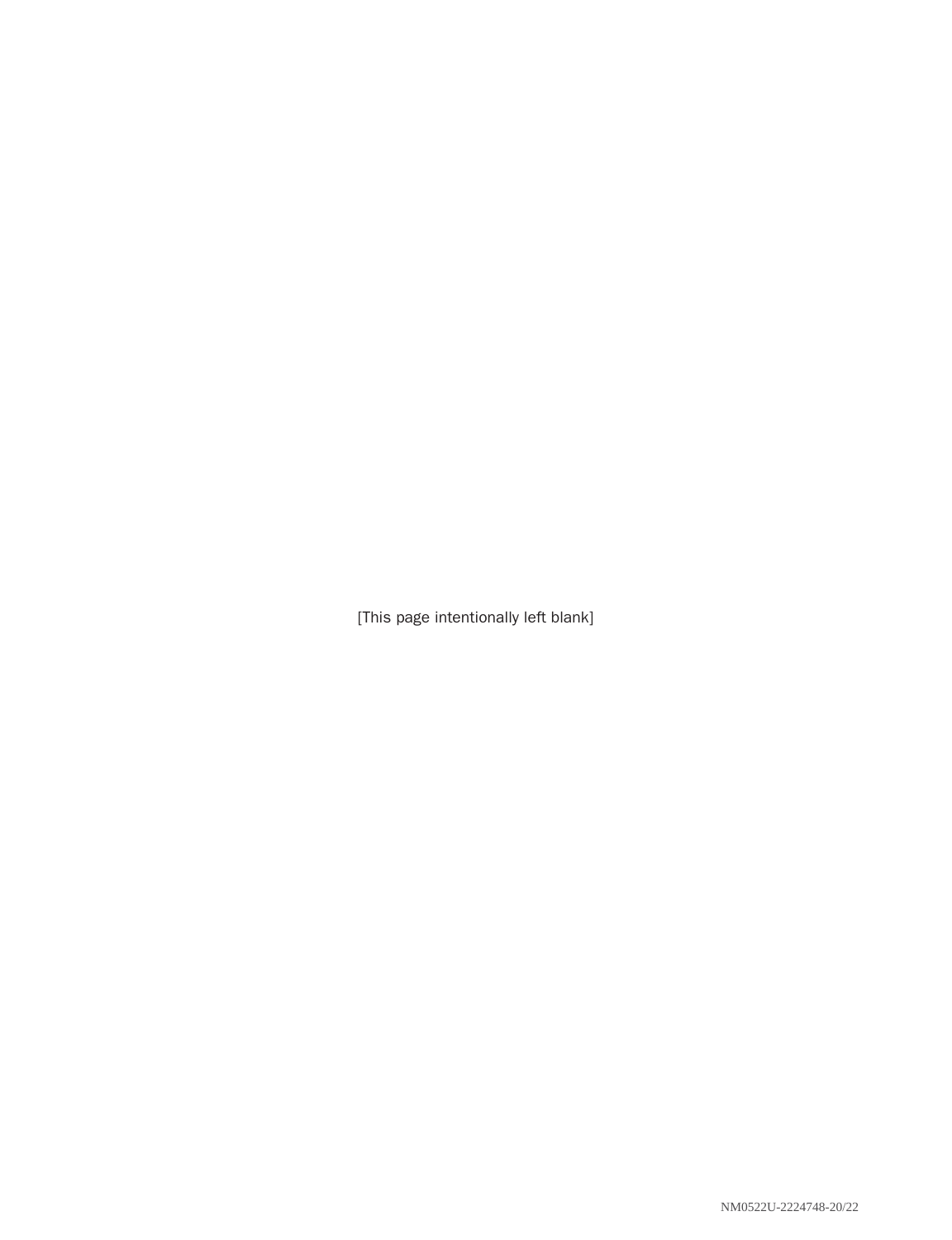[This page intentionally left blank]